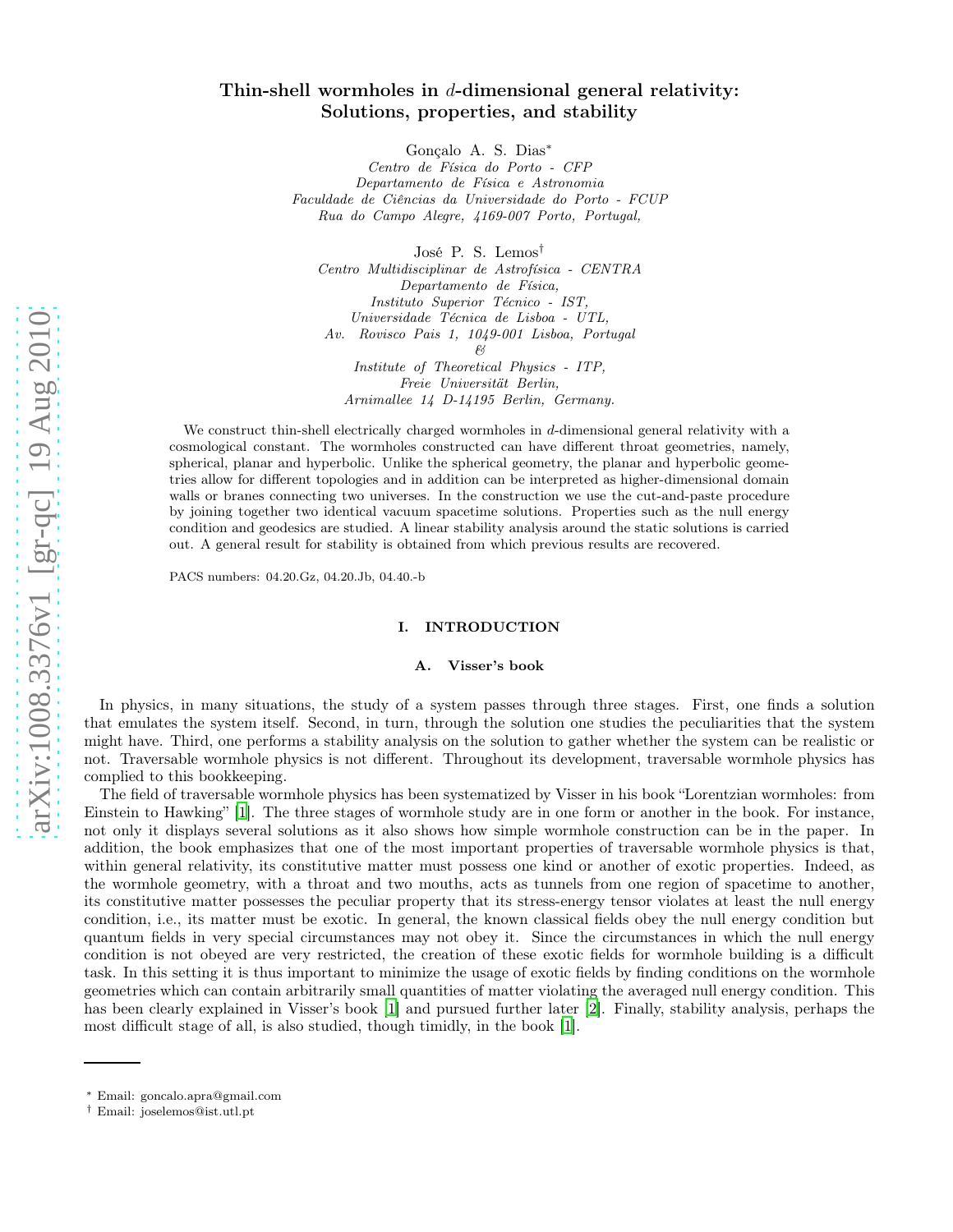## B. Wormhole solutions divided into three classes

The wormhole solutions that appeared previously have been put into a wider context through the book [\[1](#page-13-0)], which in turn helped to inspire developing the field still further as can be seen by the great many number of solutions dealing with wormhole physics and geometry that have appeared since. A methodical way of organizing now this field is by dividing wormhole solutions into three classes: I. Wormholes generated by continuous fundamental fields with exotic properties; II. Wormholes generated from matching an interior exotic solution to an exterior vacuum, at a junction surface, (just like one does with relativistic stars); and III. Wormholes generated from exotic thin shells. Class I could be thought of as nature given, of cosmological origin. Classes II and III, instead, should be built by cosmic engineers, first by providing the exotic matter, then building the wormhole itself and lastly joining it smoothly into the cosmic vacuum. Class III is the most simple to construct theoretically, and perhaps also practically.

In relation to class I (wormholes from continuous fundamental fields) it is striking that the first wormhole solutions are indeed of this class [\[3](#page-13-2)]. Ellis [\[3](#page-13-2)] discussed a wormhole solution, which he called a drainhole, as a model for a particle in general relativity in which an exotic continuous scalar field through spacetime provides the means to open up the throat and mouths of the wormhole. Bronnikov [\[3\]](#page-13-2) found a general class of solutions within scalar-tensor theories, among which he managed to glimpse solutions with a neck, as he called it, i.e., wormhole solutions. In the same vein, Kodama [\[3\]](#page-13-2) studied a wormhole solution, which he called a kink, with an exotic continuous scalar field being the necessary field to maintain an Einstein-Rosen bridge open. Many other wormholes, whose subsistence hinges on some or another form of exotic matter put into the model or on the introduction of interactions of a new type which in turn mimic the exotic matter itself, have been discussed with profusion. One can name a few of those solutions: wormholes in a cosmological constant scenario, wormhole solutions in semiclassical gravity, wormhole solutions in Brans-Dicke theory, wormholes on the brane, wormholes supported by matter with an exotic equation of state such as phantom energy and tachyon matter, wormholes in nonlinear electrodynamics, wormholes in nonminimal Einstein– Yang-Mills matter originating a Wu-Yang magnetic wormhole, wormholes with nonminimal and ghostlike scalar field and nonminimal matter [\[4](#page-13-3)]. In this setting, cylindrical wormholes, which permit two definitions of the throat (one of them allowing non-violation of the energy conditions), with several classes of fields such as scalar, spinor, Maxwell, and nonlinear electric fields have also been studied [\[4\]](#page-13-3). Stability is always a hard issue and only some of these systems have had their stability analyzed, see [\[5\]](#page-14-0) as well as some of the works in [\[4\]](#page-13-3) where for instance the stability of the Ellis wormhole is studied.

In relation to class II (wormholes generated from matching an interior exotic solution to an exterior vacuum at a junction surface) there are many interesting works. Morris and Thorne [\[6\]](#page-14-1) created the idea that an arbitrarily advanced civilization could construct wormholes and traverse them to and fro, initiating thus the systematic study of traversable wormholes, later organized in a coherent whole in [\[1](#page-13-0)]. In Morris and Thorne's work [\[6\]](#page-14-1) a finite quantity of exotic matter was used in wormhole building. This matter was then to be carefully matched to the environment. In theory this matching is done through the junction conditions. In practice, it certainly can be tricky. Morris-Thorne type of wormholes were later generalized to include a positive or negative cosmological constant in [\[7\]](#page-14-2), where a review of wormhole solutions was also taken, and it was suggested that perhaps one should call a civilization that constructs wormholes an absurdly advanced civilization rather than an arbitrarily advanced civilization. Other wormhole solutions generated from matching an interior exotic solution to a vacuum, as well as their exotic matter properties, have been studied. Namely, other wormholes in spacetimes with a cosmological constant, wormholes on the brane, wormholes made of phantom energy, wormholes with a generalized Chaplygin gas, Van der Waals quintessence wormholes [\[8\]](#page-14-3). For some study of stability of wormholes within this class see [\[9](#page-14-4)].

In relation to class III (wormholes generated from exotic thin shells) many solutions have also been studied. Since thin shells need less matter, the construction of wormholes from thin shells gives an elegant way of minimizing the usage of exotic matter. The exotic matter is concentrated at a shell at the wormhole throat alone, yielding a thin shell wormhole solution. In this limiting case of a thin shell, the throat and the two mouths are all at the same location, they are indistinguishable. This concentration of the entire content of exotic matter at the shell throat of the wormhole is provided by the cut-and-paste technique used for the first time in relation to wormholes in [\[10](#page-14-5)] (see also [\[1](#page-13-0)]), although Morris and Thorne [\[6](#page-14-1)] had used before heuristic methods in such a construction. Thin-shell wormholes in a cosmological constant background, wormhole with surface stresses on a thin shell, plane symmetric thin shell wormholes with a negative cosmological constant, cylindrical thin-shell wormholes, charged thin-shell Lorentzian wormholes in a dilaton-gravity theory, five dimensional thin-shell wormholes in Einstein-Maxwell theory with a Gauss-Bonnet term, solutions in higher dimensional Einstein-Maxwell theory, thin-shell wormholes associated with global cosmic strings, wormhole solutions in heterotic string theory, a new type of thin-shell wormhole by matching two tidal charged black hole solutions localized on a three brane in the five dimensional Randall-Sundrum gravity scenario, thin shell and other wormholes within pure Gauss-Bonnet gravity which can be built without the need of using exotic matter (the gravity itself being already exotic), spherically symmetric thin-shell wormholes in a string cloud background spacetime, and many other solutions have been discussed in detail [\[11\]](#page-14-6). Now, in relation to stability,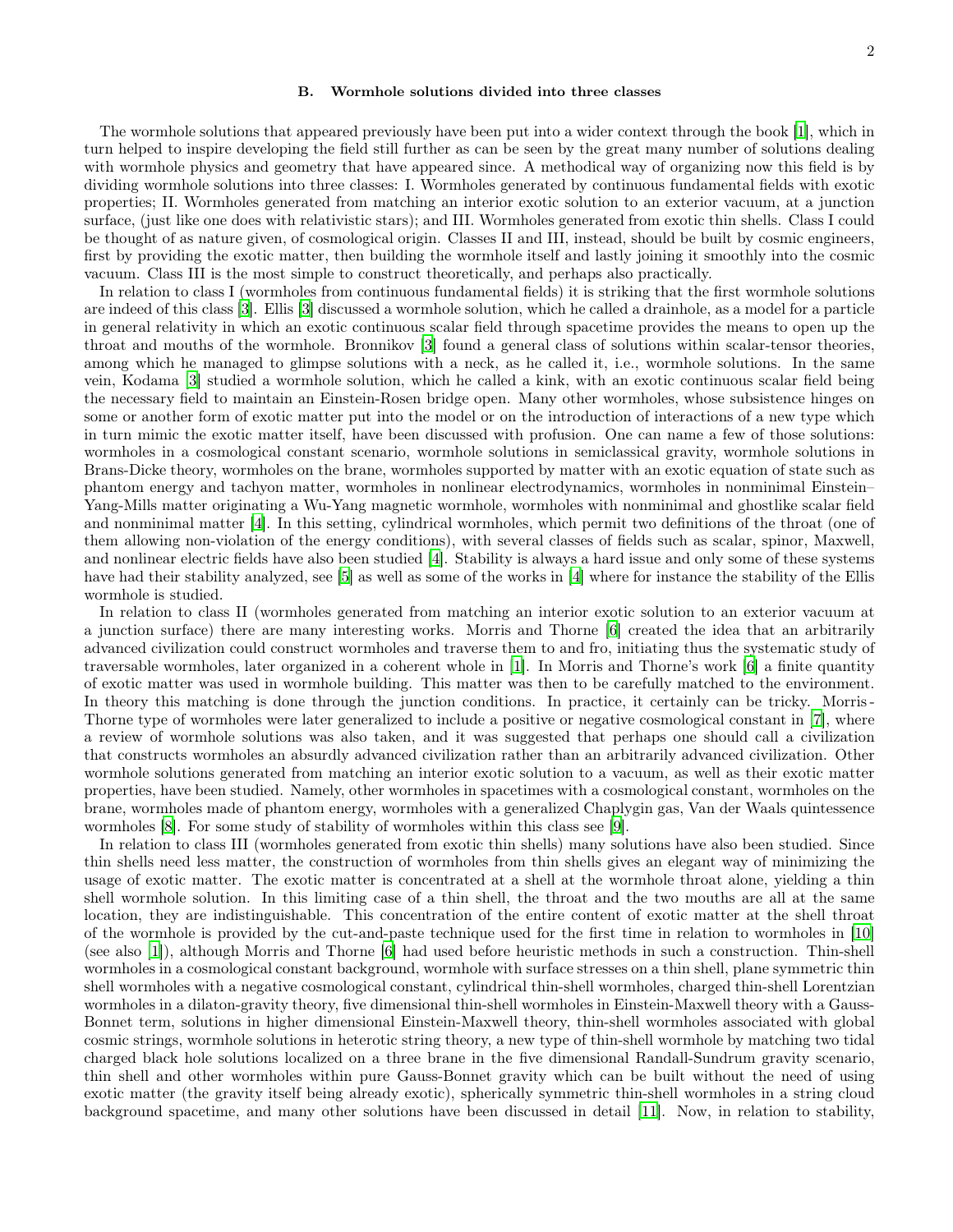these thin-shell wormholes are extremely useful as one may consider a linearized stability analysis around the static solution. In the end, the stability analysis will tell whether the throat can be kept open or not, i.e., whether the static solution holds under small perturbations. Within general relativity this has been done for several thin-shell wormhole systems, namely, four-dimensional spherical symmetric systems in vacuum [\[12\]](#page-14-7), with a cosmological constant [\[13\]](#page-14-8), and with electric charge  $[14]$ , planar systems with a cosmological constant  $[15]$ , and d-dimensional spherical symmetric systems with electric charge [\[16\]](#page-14-11). Also for stability analyses with dilaton, axion, phantom and other types of matter, and in cylindrical symmetry see [\[17\]](#page-14-12). This method does not require a specific equation of state, although it can be added to the analysis as was done in some works previously cited. One can also apply other techniques like a dynamic stability analysis to these thin-shell wormholes [\[18\]](#page-15-0).

### C. Aim and motivation for this work

In this work we want to extend further the study of class III wormholes, wormholes generated from exotic thin shells. We study here d-dimensional thin shell electrically charged wormhole spacetimes with spherical, planar, and hyperbolic geometry (each with possible different topologies), with a cosmological constant term within general relativity. The motivation for this general analysis comes from several fronts.

The study of objects in d-dimensions was already of interest when one invoked Kaluza-Klein small extra dimensions within fundamental theories, and it has become even more interesting and important since the proposal of the possible existence of a universe with extra large dimensions [\[19](#page-15-1)]. Assuming such a scenario of large extra dimensions is correct, one can possibly make tiny small distinct objects such as black holes and wormholes of sizes of the order of the new Planck scale.

The introduction of a cosmological constant in the study of new objects is advisable since from astronomical observations, it seems that we presently live in a world with a positive cosmological constant,  $\Lambda > 0$ , i.e., in an asymptotically de Sitter universe. In addition, a spacetime with  $\Lambda < 0$ , an anti-de Sitter spacetime, is also of significant relevance since it allows a consistent physical interpretation when one enlarges general relativity into a gauge extended supergravity theory in which the vacuum state has negative energy density, i.e., a negative cosmological constant. If these theories are correct, they imply that the anti-de Sitter spacetime should be considered as a symmetric phase of the theory, although it must have been broken as we do not presently live in a universe with  $\Lambda < 0$ . Moreover a  $\Lambda$  < 0 anti-de Sitter spacetime permits a consistent theory of strings in any dimension, and it has been conjectured that these spacetimes have a direct correspondence with certain conformal field theories on the boundary of that space, the AdS-CFT conjecture. Even with its preference to negative cosmological constant scenarios, string theory can, although in a contrived way, produce a landscape of positive cosmological constant universes, indicating perhaps that one can transit between both signs of the cosmological constant, see [\[20\]](#page-15-2) for all these aspects related to the cosmological constant.

Once one starts to discuss extra dimensions and a cosmological constant term then the objects under study, black holes or wormholes, say, can have different geometries and topologies. Indeed, in the  $\Lambda < 0$  case, besides spherical symmetric horizons, black holes can have planar and hyperbolic symmetric horizons, each one of these new geometries admitting different topologies [\[21\]](#page-15-3). Also, contrary to black holes with a spherical horizon, black holes with planar and hyperbolic symmetric horizons have the property that infinity carries the same topology as the throat. One can go beyond black hole solutions and build, upon addition of exotic matter, traversable wormholes with the same corresponding symmetries and topologies, by natural extension of the corresponding black hole solutions. In these new planar and hyperbolic geometries, infinity carries the same topology as the throat, whereas in the spherical geometry infinity is the usual corresponding asymptotic spacetime. In this sense, the construction of the planar and hyperbolic symmetric wormholes does not alter the topology of the background spacetime (i.e., spacetime is not multiplyconnected), so that these solutions can be considered higher-dimensional domain walls or branes. Note that the  $\Lambda = 0$ and  $\Lambda < 0$  wormhole spacetimes allow valid definitions for the mass and charge, and when the wormholes have rotation angular momentum is also well defined [\[21\]](#page-15-3). So, this gives further reasons to study, besides wormhole structures in positive cosmological constant spacetimes, wormhole structures in zero and negative cosmological constant spacetimes.

Finally, electric charge is a fundamental property of matter, and the electromagnetic field is a fundamental interaction between electrically charged objects. Objects with a distribution of electric charge of the same sign suffer internal repulsion, which counteracts the effects of attractive gravitation. Moreover, the concept of wormholes was invented by Wheeler to provide a mechanism for having charge without charge, since the field lines seen in one part of the universe could thread the handles of a multiply connected spacetime and reappear in the other part. This idea was indeed corroborated by Wheeler and other authors when they showed the Schwarzschild and Reissner-Nordström solutions, when fully extended, really should be interpreted as wormholes, although non-traversable, the latter a wormhole with electric charge [\[22](#page-15-4)]. As such it is always of interest to see the effects of a net electric charge in wormholes.

So these are the fields and matter which we consider in our wormhole and domain wall building. Using the usual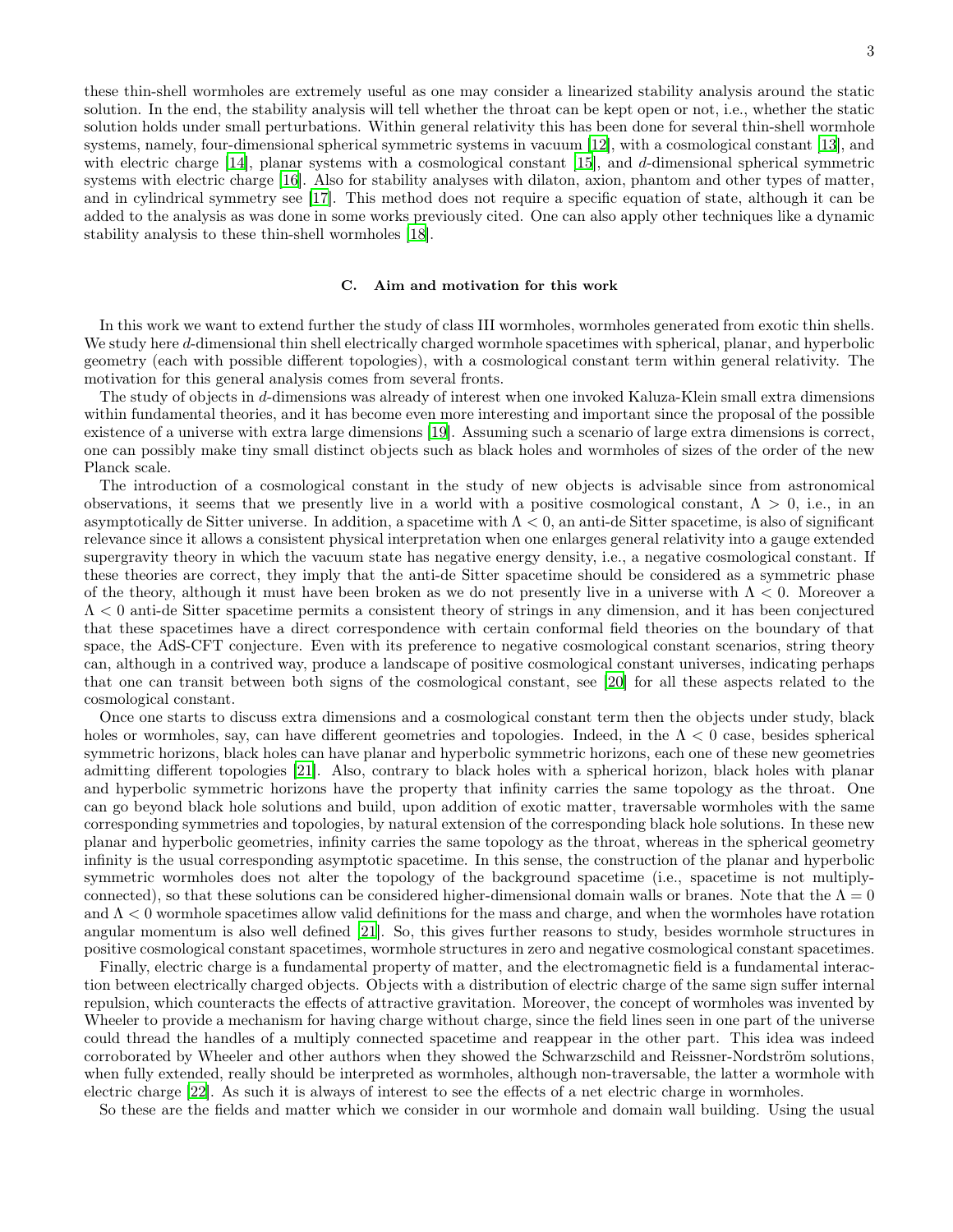cut-and-paste technique [\[1\]](#page-13-0) we find, from the vacuum solutions, thin-shell electrically charged wormholes with different geometric-topologies in d-dimensional general relativity with a cosmological constant. We study the properties of the solutions and analyze perturbations in the linear regime. Our general solutions encompass previous solutions which can be reobtained as particular cases of our analysis. Indeed, previous results in  $d = 4$  and in other dimensions can be taken from our general expression, in particular the results in [\[12](#page-14-7)[–16\]](#page-14-11) are reobtained as particular cases.

### D. Structure of the work

The paper is structured as follows. In Sec. [II](#page-3-0) we use the cut-and-paste technique in order to build static wormholes from the gluing, above the gravitational radius (or the would-be horizon), of the d-dimensional electrically charged spacetimes, with a negative cosmological constant and with several geometries and topologies. In Sec. [III](#page-5-0) we study the properties of these wormholes by providing the exotic conditions and analyzing the motion of test particles in the wormhole background. In Sec. [IV](#page-7-0) a linearized stability analysis is performed around the static configurations. Our general result is then shown to recover previously calculated conditions for static wormholes in particular dimensions, in particular geometries and topologies, with and without electric charge, and with and without a cosmological constant. In Sec. [V](#page-13-4) we conclude. The velocity of light and Newton's constant are put equal to one throughout.

## <span id="page-3-0"></span>II. SPACETIME SURGERY AND STATIC WORMHOLES

### A. Cut-and-paste techniques

We consider Einstein's equations in the form

<span id="page-3-1"></span>
$$
G_{\alpha\beta} + \frac{(d-1)(d-2)}{6}\Lambda g_{\alpha\beta} = 8\pi T_{\alpha\beta},\qquad(1)
$$

where  $G_{\alpha\beta}$  is the Einstein tensor, d is the dimension of the spacetime,  $\Lambda$  is the cosmological constant,  $g_{\alpha\beta}$  is the generic metric, and  $T_{\alpha\beta}$  is the energy-momentum tensor. Greek indices are spacetime indices, latin indices are spacetime indices out of the shell. Equation [\(1\)](#page-3-1) is supplemented by the Maxwell equation, but since it is rather trivial, it is not necessary to explicitly display it.

The general static metric solution for a d-dimensional vacuum spacetime, with electric charge, cosmological constant and different  $(d-2)$  geometric-topologies is given in the form

<span id="page-3-3"></span>
$$
ds^{2} = -f(r)dt^{2} + f(r)^{-1}dr^{2} + r^{2}d\Omega_{d-2}^{k} ,
$$
\n(2)

with the metric function  $f(r)$  given by

<span id="page-3-2"></span>
$$
f(r) = k - \frac{\Lambda r^2}{3} - \frac{M}{r^{d-3}} + \frac{Q^2}{r^{2(d-3)}},
$$
\n(3)

and where  $\{t, r, \theta_1, \ldots, \theta_{d-2}\}$  are Schwarzschildean coordinates, M and Q are mass and charge parameters, respectively, and the cosmological constant  $\Lambda$  being zero or of either sign,  $\Lambda < 0$ ,  $\Lambda = 0$ , and  $\Lambda > 0$ . Here k is the geometrictopological factor of the  $(d-2)$ -dimensional  $t = constant$ ,  $r = constant$  surfaces, with  $k = 1, 0, -1$  for spherical, planar, and hyperbolic geometries, respectively. The spherical geometry can only have  $(d-2)$ -dimensional surfaces with spherical topology and with infinity behaving normally. On the other hand, the  $(d-2)$ -dimensional hyperbolic and planar geometries can have different topologies, depending on whether they are infinite in extent or somehow compactified to produce different  $(d-2)$ -dimensional surfaces, and with infinity following the topology of those  $(d-2)$ -dimensional surfaces. For instance, in  $d=4$  the situation simplifies, the  $t = constant$ ,  $r = constant$  surfaces are 2-surfaces and can be classified. For spherical symmetry each 2-surface is compact (genus zero) spherical surface. In planar geometry each 2-surface can be an infinite plane, a cylindrical surface, or a compact (genus one) toroidal surface. In hyperbolic geometry each 2-surface can be an infinite hyperbolic plane, or a compact (genus two or greater) toroidal surface with several holes. For surfaces in higher dimensions the topologies can be even a lot more complicated [\[21](#page-15-3)]. Now,  $(d\Omega_{d-2}^k)^2$  is given by three different expressions according to the value of the parameter k,

<span id="page-3-4"></span>
$$
d\Omega_{d-2}^1 = d\theta_1^2 + \sin \theta_1^2 d\theta_2^2 + \ldots + \prod_{i=2}^{d-3} \sin \theta_i^2 d\theta_{d-2}^2,
$$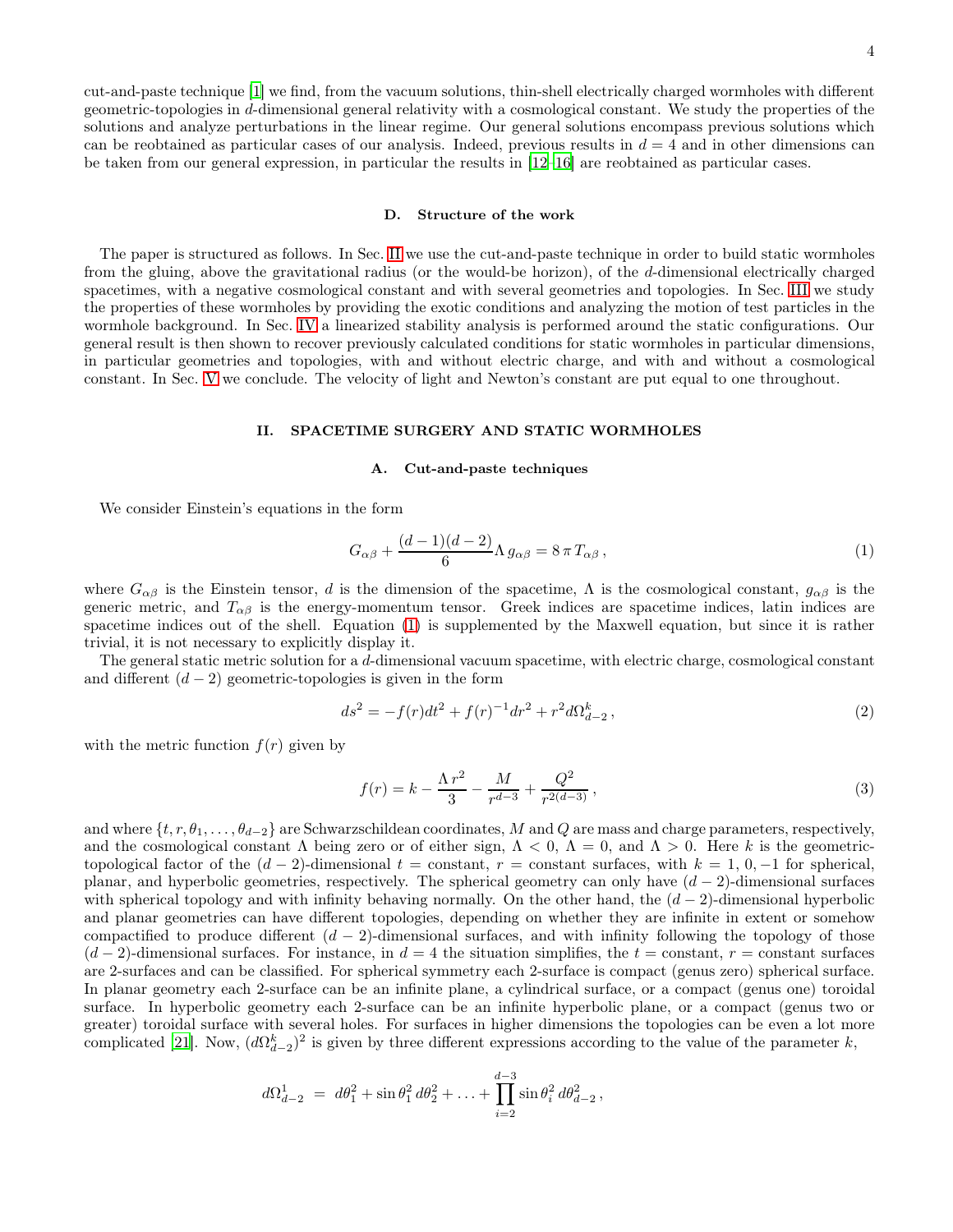$$
d\Omega_{d-2}^0 = d\theta_1^2 + d\theta_2^2 + \dots + d\theta_{d-2}^2,
$$
  
\n
$$
d\Omega_{d-2}^{-1} = d\theta_1^2 + (\sinh \theta_1)^2 d\theta_2^2 + \dots + (\sinh \theta_1)^2 \prod_{i=2}^{d-3} \sin \theta_i^2 d\theta_{d-2}^2.
$$
\n(4)

One should note that the mass and charge terms above in Eq.  $(3)$ , that is M and Q, are not the ADM mass and charge of the solutions, but rather  $M$  and  $Q$  are parameters proportional to the ADM mass and electric charge, respectively. For instance, in the spherical case and for zero cosmological constant one has  $m = \left(\frac{(d-2)\sum_{d=2}^{1} n}{8\pi}\right) M$ , and  $q^2 = \left(\frac{(d-2)(d-3)}{2}\right) Q^2$ , where m and q are the ADM mass and electric charge, respectively, and  $\Sigma_{d-2}^1$  is the area of the  $(d-2)$ -dimensional unit sphere,  $\Sigma_{d-2}^1 = 2\pi \frac{d-1}{2}/\Gamma\left(\frac{d-1}{2}\right)$ . When  $\Lambda > 0$  the ADM quantities are not well defined. The zeros of  $f(r)$  in Eq. [\(3\)](#page-3-2) give the gravitational radius  $r_g$ . The full metric vacuum solution given in Eqs. [\(2\)](#page-3-3)-[\(3\)](#page-3-2), when extended to all r  $(0 \le r < \infty)$ , yield black hole solutions. Thus, in studying wormholes the matter is put outside the gravitational radius  $r_{\rm g}$ .

We now consider two copies of the vacuum solution, Eqs.  $(2)-(4)$  $(2)-(4)$ , removing from each copy the spacetime region given by

$$
\Omega^{\pm} \equiv \{ r^{\pm} \le a \mid a > r_{g} \},\tag{5}
$$

where a is a constant and  $r_g$  is the gravitational radius given as the largest positive solution  $r = r_g$  to the equation  $f(r) = 0$ . The latter condition,  $a > r<sub>g</sub>$ , is important in order not to have an event horizon. With the removal of these regions of each spacetime, we are left with two geodesically incomplete manifolds, with the following timelike hypersurfaces as boundaries

$$
\partial \Omega^{\pm} \equiv \{ r^{\pm} = a \mid a > r_{g} \}.
$$
 (6)

The identification of these two timelike hypersurfaces,  $\partial \Omega^+ = \partial \Omega^- \equiv \partial \Omega$ , results in a manifold, now geodesically complete, where two regions are connected by a wormhole. This wormhole has a throat at  $\partial\Omega$ , which is the separating surface between the two regions  $\Omega^{\pm}$ . In fact, this cut-and-paste technique treats the throat as a hypersurface between two regions of spacetime, where all the exotic matter is concentrated, making the wormhole solution a thin-shell wormhole solution. In this thin-shell case the location of the two mouths coincide with that of the throat. To continue the analysis we need to use the Darmois-Israel formalism. The intrinsic metric of this separating hypersurface  $\partial\Omega$  can now be written as

$$
ds_{\partial\Omega}^2 = -d\tau^2 + a^2(\tau)(d\Omega_{d-2}^k)^2\,,\tag{7}
$$

with  $\tau$  being the proper time along the hypersurface  $\partial\Omega$ , and  $a(\tau)$ , a quantity that defines the radius at which the throat is located in each partial manifold  $\Omega^{\pm}$ , now a function of the proper time of the throat. In the bulk spacetime, the coordinates of this hypersurface are given by  $x^{\alpha}(\tau, \theta_1, \theta_2, \dots, \theta_{d-2})$ , with the respective 4-velocity written as

<span id="page-4-0"></span>
$$
u_{\pm}^{\alpha} \equiv \frac{dx^{\alpha}}{d\tau} \,. \tag{8}
$$

The intrinsic stress-energy tensor is defined through the Lanczos equation as

<span id="page-4-2"></span>
$$
S_j^i = -\frac{1}{8\pi} (\kappa_j^i - \delta_j^i \kappa_l^l), \qquad (9)
$$

where the indices written in the latin alphabet run as  $i = (\tau, \theta_1, \ldots, \theta_{d-2})$ . The quantity  $\kappa_{ij}$  represent the discontinuity in the extrinsic curvature  $K_{ij}$ , and one has  $\kappa_{ij} = K_{ij}^+ - K_{ij}^-$ . Each of the extrinsic curvatures, on each of the original manifolds  $\Omega^{\pm}$ , is defined through

<span id="page-4-3"></span>
$$
K_{ij}^{\pm} = \frac{\partial x^{\alpha}}{\partial \xi^{i}} \frac{\partial x^{\beta}}{\partial \xi^{j}} \nabla_{\alpha}^{\pm} n_{\beta}
$$
  
= 
$$
-n_{\gamma} \left( \frac{\partial^{2} x^{\gamma}}{\partial \xi^{i} \partial \xi^{j}} + \Gamma_{\alpha\beta}^{\gamma} \frac{\partial x^{\alpha}}{\partial \xi^{i}} \frac{\partial x^{\beta}}{\partial \xi^{j}} \right),
$$
 (10)

where  $n_{\alpha}$  is the unit normal to  $\partial\Omega$  in the bulk spacetime, the  $\pm$  superscripts refer to the spacetime parcel  $\Omega^{\pm}$ , and  $\Gamma_{\alpha\beta}^{\gamma\pm}$  refers to the respective spacetime Christoffell symbols. The parametric equation for the hypersurface  $\partial\Omega$  can be written as  $f(x^{\alpha}(\xi^{i})) = 0$ . Using this equation we arrive at the formula for the normal vector

<span id="page-4-1"></span>
$$
n_{\alpha} = \pm \left| g^{\alpha \beta} \frac{\partial f}{\partial x^{\alpha}} \frac{\partial f}{\partial x^{\beta}} \right|^{-\frac{1}{2}} \frac{\partial f}{\partial x^{\alpha}}.
$$
\n(11)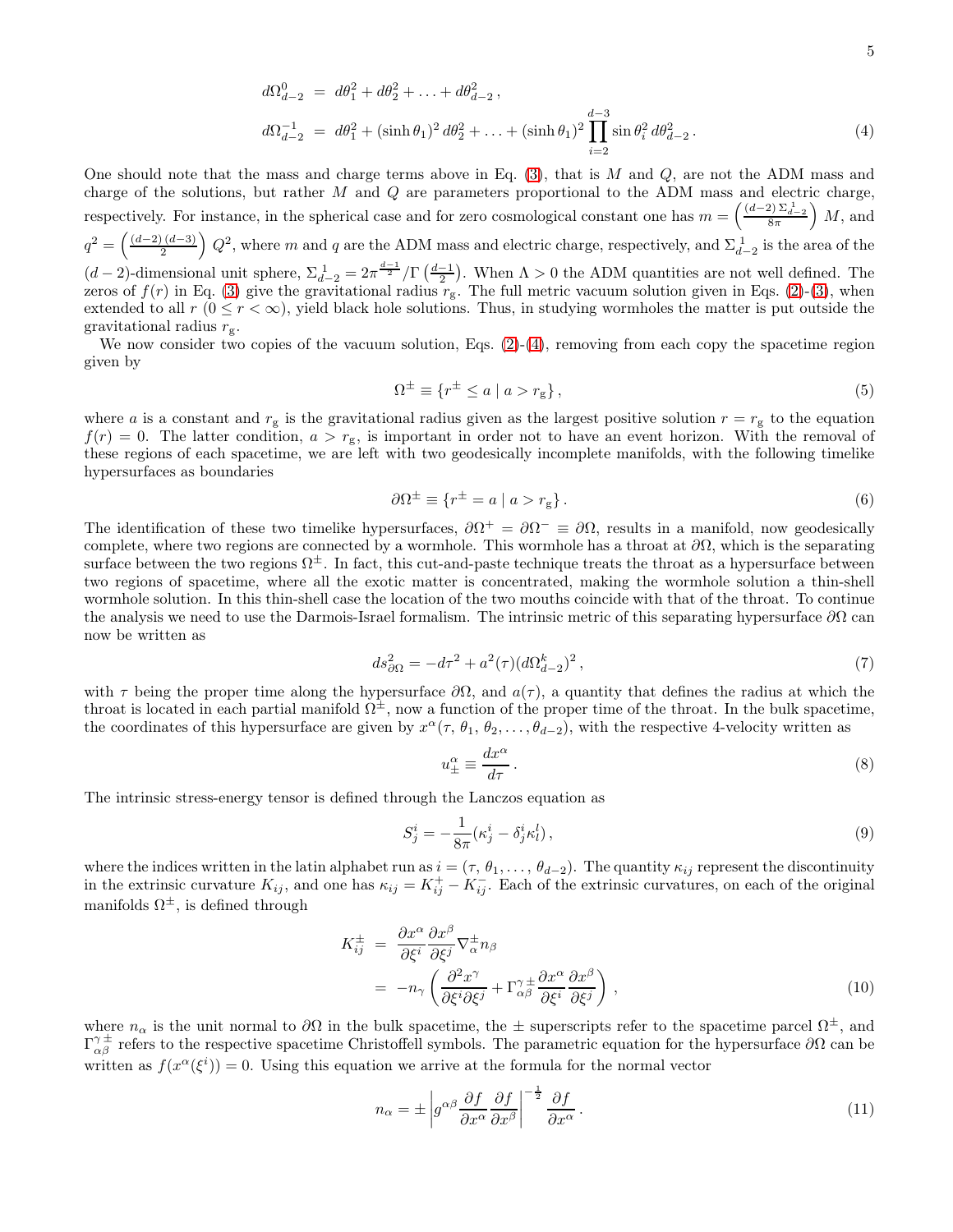<span id="page-5-5"></span>
$$
u_{\pm}^{\alpha} = \left(\frac{\sqrt{f(r) + a^2}}{f(r)}, \, \dot{a}, \, 0, \dots, 0\right),\tag{12}
$$

and the normal vector  $n_{\alpha\pm}$  as

$$
n_{\alpha \pm} = \left( -\dot{a}, \frac{\sqrt{f(r) + \dot{a}^2}}{f(r)}, 0, \dots, 0 \right),
$$
\n(13)

where  $\equiv \partial / \partial \tau$ . This last result can be arrived at through the relations  $u^{\alpha} n_{\alpha} = 0$  and  $n^{\alpha} n_{\alpha} = +1$ , as well as through the relation [\(11\)](#page-4-1). Given the symmetry properties of the solutions we are working with, the discontinuity of the extrinsic curvatures can be written as  $\kappa_j^i = \text{diag}(\kappa_\tau^\tau, \kappa_{\theta_1}^{\theta_1}, \ldots, \kappa_{\theta_{d-2}}^{\theta_{d-2}})$  $\theta_{d-2}^{(d-2)}$ . This allows us to write the surface intrinsic energymomentum tensor as  $S_j^i = \text{diag}(-\sigma, \mathcal{P}, \ldots, \mathcal{P})$ , where  $\sigma$  is the surface energy density and  $\mathcal P$  is the surface pressure. From the Lanczos equation, Eq. [\(9\)](#page-4-2), we obtain  $S_0^0 = -\frac{1}{8\pi} (\kappa_0^0 - \kappa_1^1) = \frac{1}{8\pi} (\kappa_1^1 + \kappa_2^2 + \ldots + \kappa_{d-2}^{d-2}) = \frac{(d-2)}{4\pi a} \sqrt{f + a^2}$ , and so,

<span id="page-5-1"></span>
$$
\sigma = -\frac{(d-2)}{4\pi a} \sqrt{f + \dot{a}^2} \,. \tag{14}
$$

Using  $S_1^1$  we obtain

<span id="page-5-2"></span>
$$
\mathcal{P} = \frac{1}{8\pi} \frac{2\ddot{a} + f'}{\sqrt{f + \dot{a}^2}} - \frac{d - 3}{d - 2}\sigma.
$$
\n(15)

For the latter results we have used the following expressions for the extrinsic curvatures, defined in Eq. [\(10\)](#page-4-3),  $K_0^{0,\pm}$  =  $\pm \frac{\frac{1}{2}f'+\ddot{a}}{\sqrt{f+\dot{a}^2}}$ ,  $K_1^1{}^{\pm} = \pm \frac{1}{a}\sqrt{f+\dot{a}^2}$ ,  $K_2^2{}^{\pm} = \pm \frac{1}{a}\sqrt{f+\dot{a}^2}$ , and so on. One can substitute one of the two equations [\(14\)](#page-5-1) and [\(15\)](#page-5-2) by the conservation equation, which can be written as

<span id="page-5-3"></span>
$$
\frac{d}{d\tau}(\sigma a^{d-2}) + \mathcal{P}\frac{d}{d\tau}(a^{d-2}) = 0.
$$
\n(16)

In order to solve Eqs. [\(14\)](#page-5-1)-[\(15\)](#page-5-2), or if we prefer Eqs. (14) and [\(16\)](#page-5-3), for  $\sigma(\tau)$  and  $a(\tau)$ , one would need to choose an equation of state, the most simple one would be a cold equation of state  $\mathcal{P} = \mathcal{P}(\sigma)$ .

### <span id="page-5-6"></span>B. Static wormholes

Now, we resort to a static shell for which  $\dot{a} = \ddot{a} = 0$ . In this case Eqs. [\(14\)](#page-5-1) and [\(15\)](#page-5-2) reduce to

<span id="page-5-4"></span>
$$
\sigma = -\frac{(d-2)}{4\pi a} \sqrt{f},\qquad(17)
$$

$$
\mathcal{P} = \frac{af' + 2(d - 3)f}{8\pi a\sqrt{f}},\tag{18}
$$

A general equation of state of the form  $\mathcal{P} = \mathcal{P}(\sigma)$  turns the terms in  $f(a)$ , such as  $M, Q, a$ , and  $\Lambda$  into related terms, that is, there is a relation between these terms, making them dependent upon each other.

# <span id="page-5-0"></span>III. WORMHOLE PROPERTIES: ENERGY CONDITIONS AND TEST PARTICLE MOTION

### A. Wormhole and domain walls

These traversable wormhole solutions are a natural extension of the corresponding black hole solutions upon the addition of exotic matter. For the plane and hyperbolic traversable wormhole solutions, infinity carries the same topology as the the topology of the  $t = constant$ ,  $r = constant$  ( $d - 2$ )-dimensional surfaces of the background spacetime. Thus, the construction of these wormholes does not alter the topology of the background spacetime (i.e., spacetime is not multiply-connected). Therefore, these solutions can instead be considered higher-dimensional domain walls or branes connecting two universes, and as such, in general, do not allow time travel.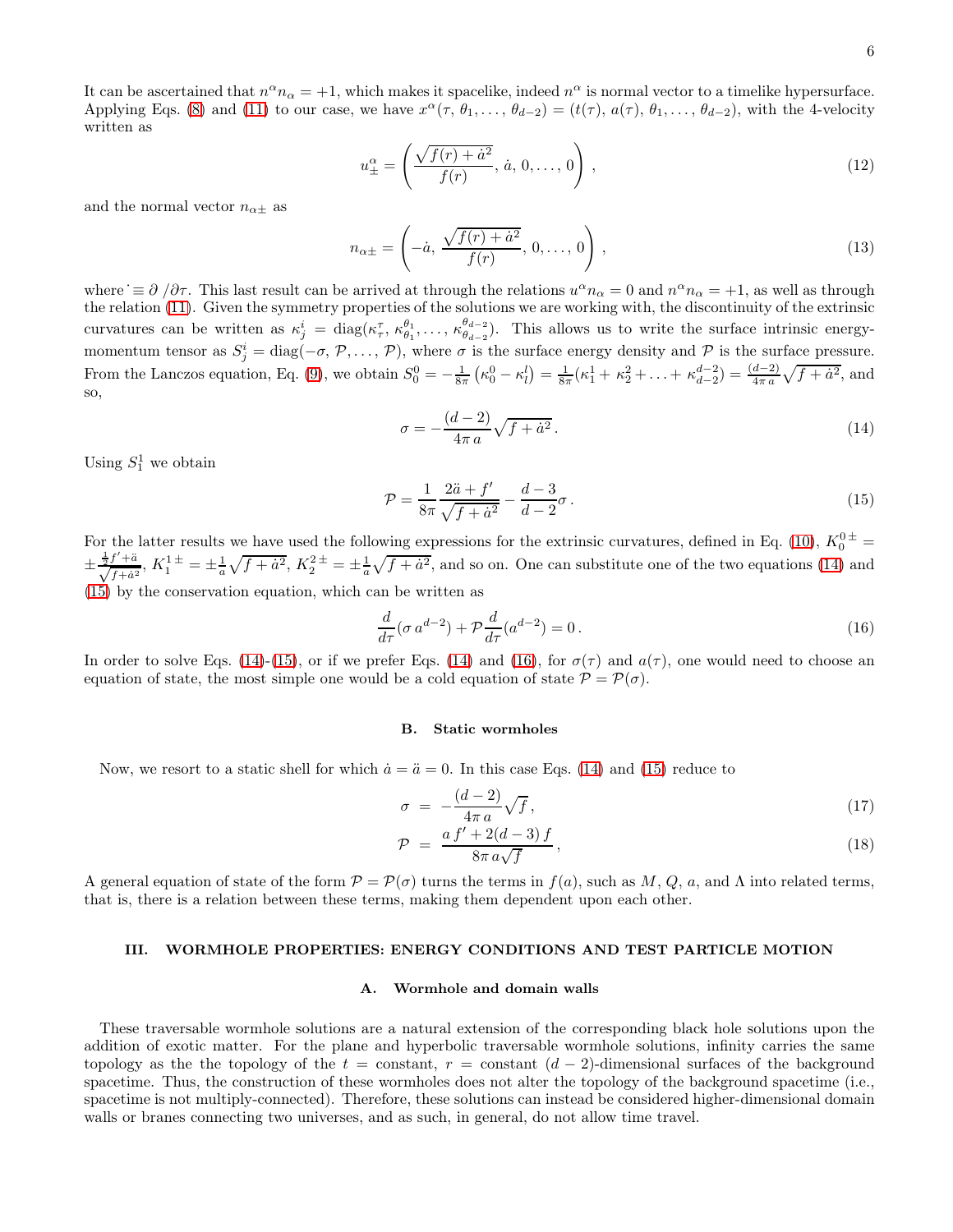### B. Energy conditions

#### 1. The throat shell

Now we turn to the issue of the energy conditions on the shell. In our case the weak energy condition is given by  $\sigma + P \geq 0$  and  $\sigma \geq 0$ . Since, in the reference frame we are working, the surface energy density is negative, see Eq. [\(17\)](#page-5-4), this means that the weak energy condition is violated as usual for wormholes. The null energy condition requires only that  $\sigma + \mathcal{P} \geq 0$ . Using [\(17\)](#page-5-4)-[\(18\)](#page-5-4) this implies the following inequality

$$
a^{d-3} \left( 2 \, a^{d-3} k - (d-1) M \right) + 2(d-2) Q^2 \ \ge \ 0 \,. \tag{19}
$$

We can further require that the strong energy condition holds, i.e.,  $\sigma + (d-2)\mathcal{P} \geq 0$ , which using [\(17\)](#page-5-4)-[\(18\)](#page-5-4) yields

$$
(d-4)k - \frac{(d-3)}{3}\Lambda a^2 - \frac{(d-5)M}{2a^{d-3}} - \frac{Q^2}{a^{2(d-3)}} \ge 0.
$$
\n(20)

### 2. The two exterior regions to the shell

Now we turn to the issue of the energy conditions outside the shell, i.e., for  $r > a$ . Here only the electromagnetic field and Λ contribute to the energy-momentum tensor of the Einstein equations, see [\[16\]](#page-14-11) for the case of spherical symmetry (k = 1). The energy-momentum tensor of the electromagnetic field is  $T_{\alpha\beta}^{\text{em}} = \frac{1}{4\pi} \left( -F_{\alpha}^{\gamma} F_{\beta\gamma} - \frac{1}{4} g_{\alpha\beta} F_{\gamma\delta} F^{\gamma\delta} \right)$ . The only nonzero component of the electromagnetic field is  $E_r = \frac{Q}{r^{d-2}}$ . Calculating the  $T_{00}^{\text{em}}$  $\frac{Q}{r^{d-2}}$ . Calculating the  $T_{00}^{\text{em}}$  component of the energymomentum tensor yields  $T_{00}^{\text{em}} = \frac{1}{8\pi} f(r) \frac{Q^2}{r^{2(d-1)}}$  $\frac{Q^2}{r^{2(d-2)}}$ . We can write the  $T_{11}^{\text{em}}$  component as  $T_{11}^{\text{em}} = -\frac{1}{8\pi} f(r)^{-1} \frac{Q^2}{r^{2(d-2)}}$ . We have also to include the vacuum energy represented by the cosmological constant. The corresponding vacuum energymomentum tensor can be written as  $T_{\alpha\beta}^{\text{vac}} = -\frac{\Lambda}{8\pi} g_{\alpha\beta}$ . Thus,  $T_{00}^{\text{vac}} = \frac{\Lambda}{8\pi} f(r)$ ,  $T_{11}^{\text{vac}} = -\frac{\Lambda}{8\pi} f^{-1}(r)$ ,  $T_{22}^{\text{vac}} = -\frac{\Lambda}{8\pi} r^2$ , and so on. Using  $u_{\alpha} = (-\sqrt{f}, 0, \dots, 0)$  for a timelike, future directed vector field, and  $T_{00} = \rho f(r)$ ,  $T_{11} = p_r f(r)^{-1}$ ,  $T_{22} = p_{\theta_1} r^2$ ,  $T_{33}^{k=1} = p_{\theta_2} r^2 \sin \theta_1^2$ ,  $T_{33}^{k=0} = p_{\theta_2} r^2$ ,  $T_{33}^{k=-1} = p_{\theta_2} r^2 \sinh \theta_1^2$ , we can establish that the weak energy condition,  $T_{\mu\nu}u^{\mu}u^{\nu} \geq 0$ , is satisfied if

$$
Q^2 \ge -\Lambda r^{2(d-2)}, \tag{21}
$$

implying that if  $\Lambda < 0$ , then the weak energy condition is satisfied only if  $|Q^2| \ge \sqrt{|\Lambda|} r^{d-2}$ , and if  $\Lambda < 0$ , then the weak energy condition is always satisfied, because  $Q^2 > 0$  and  $\Lambda > 0$  make it always true. There is no dependence on the topological factor  $k$ . So, outside the shell, where the contributions to the energy-momentum tensor come from the electromagnetic field and the cosmological constant, the weak energy condition is not satisfied except in a finite region, if  $|Q|$  is large enough, in the case of anti-de Sitter spacetimes. As to the null energy condition, it always holds. This can be gleaned from the fact that  $T_{\mu\nu}k^{\mu}k^{\nu} = 0$ , where the  $k^{\mu}$  are null vectors, defined as  $k^{\mu} = (-\frac{1}{\sqrt{f}}, \sqrt{f}, 0, \dots, 0)$ , where f is again the metric function, and the  $T_{\mu\nu}$  is the same as above, the sum of the electromagnetic and vacuum energy-momentum tensors.

#### C. Attraction and repulsion of the wormhole on test particles

In order to complete the general considerations on the properties of the static wormholes of the family of solutions under study, we address the issue of the attractive or repulsive character of the traversable wormhole on test particles. First, let us recall the 4-velocity in Eq. [\(12\)](#page-5-5) now for a test particle. The expression contains the term  $\dot{a}^2$  inside the square root. For the static wormhole case under consideration it holds that  $\dot{a}^2 = 0$ . So the 4-velocity is now written as

<span id="page-6-0"></span>
$$
u_{\pm}^{\alpha} = \left(\frac{1}{\sqrt{f(r)}}, 0, \dots, 0\right)
$$
 (22)

The 4-acceleration is  $a^{\alpha} = u^{\alpha}_{;\beta} u^{\beta}$ . Now, given the expression for  $u^{\alpha}$  in Eq. [\(22\)](#page-6-0) we have

$$
a^{\alpha} = u^{\alpha},_{0} u^{0} = u^{\alpha},_{0} \frac{1}{\sqrt{f(r)}}.
$$
\n(23)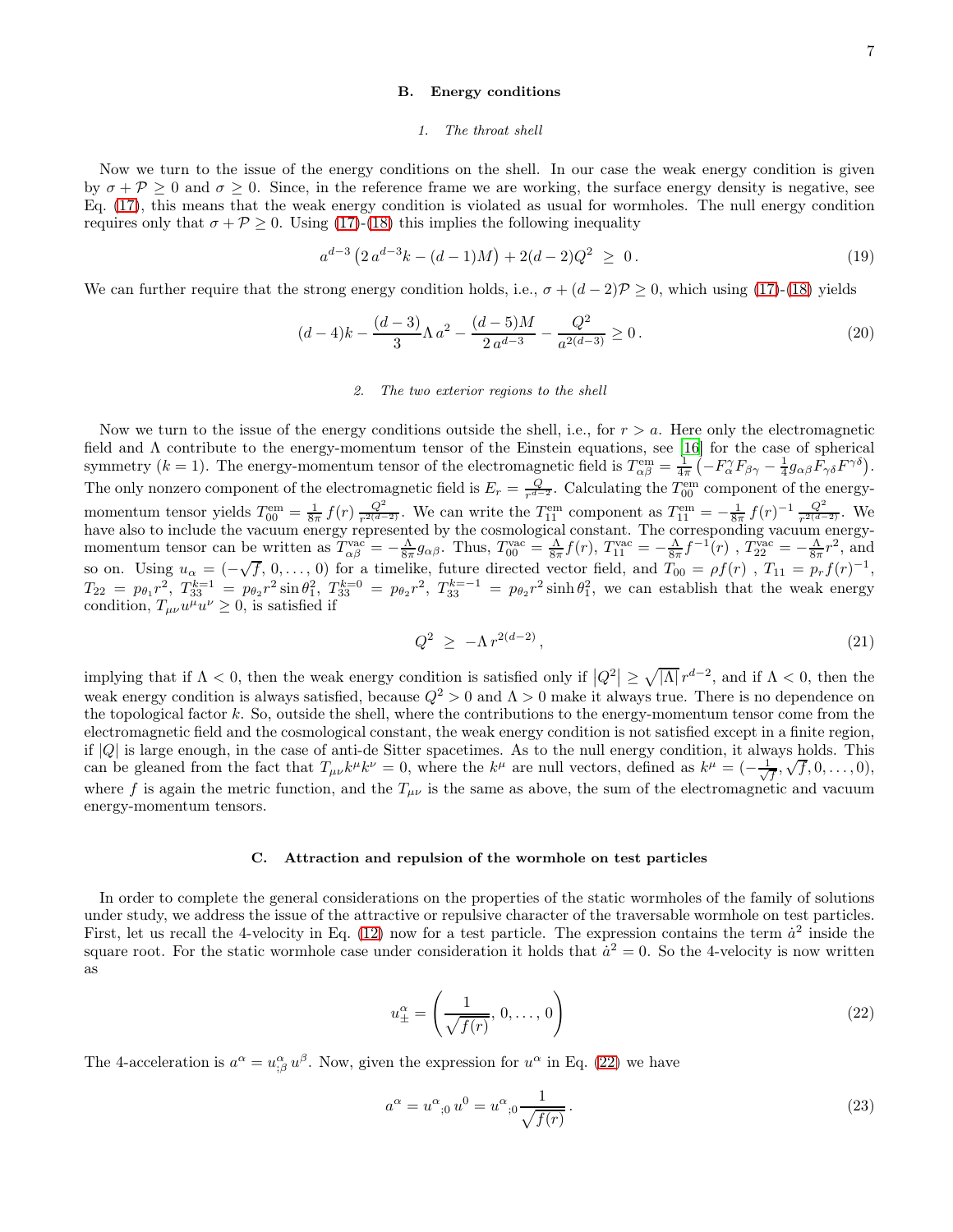8

We can show that  $u^{\alpha}_{;0} = u^{\alpha}_{,0} + \Gamma^{\alpha}_{\alpha 0} u^{\alpha} = \Gamma^{\alpha}_{0 0} u^{0}$ . The only nonzero component of this is  $\alpha = 1$ , such that  $u^1_{;0} = \Gamma^1_{0 0} u^{0}$ . From this we know that  $a^{\alpha} = (0, a^r, 0, \dots, 0)$ , where  $a^r = \frac{1}{2}f'(r)$ . Expanding, we get

<span id="page-7-1"></span>
$$
a^r = -\frac{\Lambda}{3}r + \frac{(d-3)M}{2r^{d-2}} - \frac{(d-3)Q^2}{r^{2d-5}}.
$$
\n(24)

The geodesic equation,  $\frac{d^2r}{dr^2} + \Gamma^1_{00}\dot{x}^0 \dot{x}^0 = 0$ , allows us to write

$$
\frac{d^2r}{d\tau^2} = -\Gamma_{00}^1 \left( \frac{d^2t}{d\tau^2} \right) = -a^r \,. \tag{25}
$$

As in [\[15\]](#page-14-10) an observer must maintain a proper acceleration with the radial component given in Eq. [\(24\)](#page-7-1) in order to remain at rest. Again, the wormhole is attractive if  $a^r > 0$  and repulsive if  $a^r < 0$ , which depends on the balancing of the parameters in Eq. [\(24\)](#page-7-1).

# <span id="page-7-0"></span>IV. STABILITY ANALYSIS: LINEAR STABILTY

### A. General considerations: the stability equations and criteria

The equations of motion [\(14\)](#page-5-1) and [\(16\)](#page-5-3) can be put in the more useful form

<span id="page-7-3"></span>
$$
\dot{a}^2 - \left\{ -\frac{\Lambda}{3}a^2 - \frac{M}{a^{d-3}} + \frac{Q^2}{a^{2(d-3)}} - \frac{16\pi^2 a^2}{(d-2)^2} \sigma^2(a) \right\} = -k \,,\tag{26}
$$

and

<span id="page-7-2"></span>
$$
\dot{\sigma} = -(d-2)\frac{\dot{a}}{a}(\sigma + \mathcal{P}),\tag{27}
$$

respectively. One can choose a particular equation of state, for instance, an equation of state taken from the generic cold equation of state  $\mathcal{P} = \mathcal{P}(\sigma)$ . Then we can integrate Eq. [\(27\)](#page-7-2) to yield the general solution  $\ln a = -\frac{1}{d-2} \int \frac{d\sigma}{\sigma + \mathcal{P}(\sigma)}$ , which, if we wish, can be formally inverted to provide the function  $\sigma = \sigma(a)$ , i.e., the wormhole surface density as a function of its own radius. Substituting this equation for  $\ln a$  into Eq. [\(26\)](#page-7-3) determines the the motion of the throat, and so its stability.

We follow other path provided by Poisson and Visser [\[12](#page-14-7)]. In order to test stability we consider a linear perturbation around those static solutions found in Sec. IIB. Let us take  $a_0$  as the radius of the static solution. The respective static values of the surface energy density and the surface pressure are given by Eqs. [\(17\)](#page-5-4)-[\(18\)](#page-5-4). To know whether the equilibrium solution is stable or not, one must analyze the shell's equation of motion near the equilibrium solution. Following [\[12](#page-14-7)] we put quite generally

<span id="page-7-5"></span>
$$
\mathcal{P} = \mathcal{P}(\sigma),\tag{28}
$$

i.e., we impose a generic, as opposed to a particular, cold equation of state. Now, Eq. [\(26\)](#page-7-3) can be written in the more useful form

<span id="page-7-4"></span>
$$
\dot{a}^2 = -V(a),\tag{29}
$$

with  $V(a)$  given by

$$
V(a) = k - \frac{\Lambda}{3}a^2 - \frac{M}{a^{d-3}} + \frac{Q^2}{a^{2(d-3)}} - \frac{16\pi^2 a^2}{(d-2)^2} \sigma(a)^2,
$$
\n(30)

or more compactly as,

$$
V(a) = f(a) - \frac{16 \pi^2 a^2}{(d-2)^2} \sigma(a)^2.
$$
 (31)

In the study of the stability of a static solution of radius  $a_0$ , of course we are considering  $f(a_0)$  in the interval  $f(a_0) > 0$ so that no event horizon is present. Our initial condition before the cutting and gluing operation is that  $a > r<sub>g</sub>$ , hence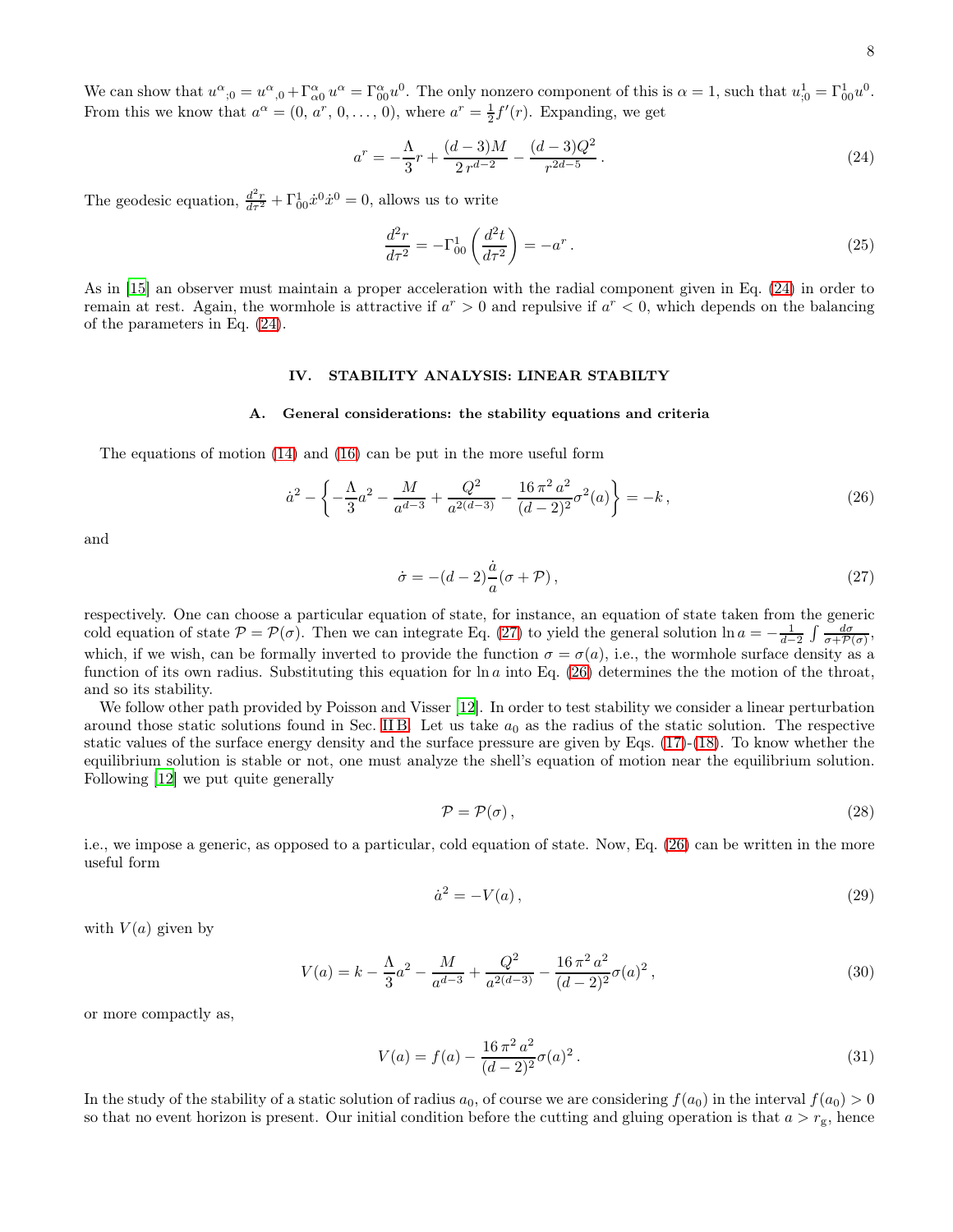$a_0 > r_g$ . A linearization is going to be done in order to determine whether and in what conditions the static solutions with a radius  $a_0$  are stable under a linear perturbation around  $a_0$ . The values of the density and pressure are given in Eqs. [\(17\)](#page-5-4) and [\(18\)](#page-5-4) for the case of a static solution for the throat. For the linearization, we make a Taylor expansion of the function  $V(a)$  around the static radius  $a_0$ ,

<span id="page-8-0"></span>
$$
V(a) = V(a_0) + V'(a_0)(a - a_0) + \frac{1}{2}V''(a_0)(a - a_0)^2 + O[(a - a_0)^3],
$$
\n(32)

with a prime  $'$  corresponding to a derivative with respect to  $a$ . By definition, if we are dealing with a static configuration then  $V(a_0) = 0$ , because of Eq. [\(29\)](#page-7-4). One can also show that  $\ddot{a} = -\frac{1}{2}V'(a)$ . With this relation, as a static configuration also demands that  $\ddot{a}=0$ , we also have  $V'(a)=0$ , where  $V'(a)=\dot{V}/\dot{a}$ . From Eq. [\(28\)](#page-7-5) one can define a quantity  $\eta$  as,

$$
\eta(\sigma) \equiv \frac{d\mathcal{P}}{d\sigma},\tag{33}
$$

or, when preferable,  $\eta(\sigma) = \frac{\mathcal{P}'}{\sigma'}$  $\frac{p}{\sigma'}$ . With this definition the second derivative  $V''(a)$  can be written as,

$$
V''(a) = -\frac{2\Lambda}{3} - \frac{(d-2)(d-3)M}{a^{d-1}} + \frac{2(d-3)(2d-5)Q^2}{a^{2(d-2)}} - \frac{32\pi^2}{(d-2)^2} \{ [(d-3)\sigma + (d-2)\mathcal{P}]^2 + (d-2)\sigma(\sigma + \mathcal{P})(d-3 + (d-2)\eta) \}.
$$
 (34)

From Eqs. [\(29\)](#page-7-4) and [\(32\)](#page-8-0), the equation of motion of the wormhole throat is given by

$$
\dot{a}^2 = -\frac{1}{2}V''(a_0)(a - a_0)^2 + O\left[ (a - a_0)^3 \right]. \tag{35}
$$

In order to insure stability we have to guarantee that the second derivative evaluated at the radius of the static configuration  $a_0$  is positive, i. e.,  $V''(a_0) > 0$ . This is going to present us with conditions on  $\eta(\sigma)$ . To write the conditions in a manageable form we define  $f_0 \equiv f(a_0)$  and  $\eta_0 \equiv \eta(\sigma_0)$ , for the quantities considered at  $a_0$ . A prime on  $f$  indicates derivation with respect to  $a$ . The conditions can be put thus

<span id="page-8-1"></span>
$$
\eta_0 < \frac{a_0^2 \left(f_0'\right)^2 - 2 a_0^2 f_0'' f_0}{2(d-2) f_0 \left(-2k + \frac{(d-1)M}{a_0^{d-3}} - \frac{2(d-2)Q^2}{a_0^{2(d-3)}}\right)} - \frac{d-3}{d-2} \quad \text{if} \quad -2k + \frac{(d-1)M}{a_0^{d-3}} - \frac{2(d-2)Q^2}{a_0^{2(d-3)}} < 0,\tag{36}
$$

 $\eta_0 = -\infty$  , or  $\eta_0 = +\infty$  , depending on the branching  $(d-1)M$  $\frac{(-1)M}{a_0^{d-3}} - \frac{2(d-2)Q^2}{a_0^{2(d-3)}}$  $a_0^{2(d-3)}$  $= 0,$  (37)

$$
\eta_0 > \frac{a_0^2 \left(f_0'\right)^2 - 2 a_0^2 f_0'' f_0}{2(d-2) f_0 \left(-2k + \frac{(d-1)M}{a_0^{d-3}} - \frac{2(d-2)Q^2}{a_0^{2(d-3)}}\right)} - \frac{d-3}{d-2} \quad \text{if} \quad -2k + \frac{(d-1)M}{a_0^{d-3}} - \frac{2(d-2)Q^2}{a_0^{2(d-3)}} > 0. \tag{38}
$$

The quantity  $f_0$  is given by Eq. [\(3\)](#page-3-2) evaluated at  $a_0$ . The quantities  $f'_0$  and  $f''_0$  are given by

<span id="page-8-2"></span>
$$
f_0' = -\frac{2\Lambda a_0}{3} + \frac{(d-3)M}{a_0^{d-2}} - \frac{2(d-3)Q^2}{a_0^{2d-5}},
$$
\n(39)

$$
f_0'' = -\frac{2\Lambda}{3} - \frac{(d-3)(d-2)M}{a_0^{d-1}} + \frac{2(d-3)(2d-5)Q^2}{a_0^{2d-4}},
$$
\n(40)

evaluated at  $a_0$  respectively. Eqs. [\(36\)](#page-8-1)-[\(38\)](#page-8-1), together with Eqs. [\(39\)](#page-8-2)-[\(40\)](#page-8-2), generalize what has been found in previous papers.

It is interesting to see to what does this lead in the case that the cold equation of state  $\mathcal{P} = \mathcal{P}(\sigma)$  in Eq. [\(28\)](#page-7-5), assumes a particular form,  $P = \omega \sigma$ , with  $\omega < 0$ . This is a dark energy equation of state. The expression for the second derivative  $V''(a_0)$  is now  $V''(a_0) = f''_0 - \frac{32\pi^2 \sigma^2}{(d-2)^2}$  $\frac{32\pi^2\sigma^2}{(d-2)^2}\left\{ \left[ (d-3)+(d-2)\,\omega \right]^2- (d-2)(1+\omega) [(d-3)+(d-2)\,\omega] \right\},$ so that the condition  $V''(a_0) > 0$  implies  $\frac{f''_0(d-2)^2}{32\pi^2\sigma^2} > \{[(d-3)+(d-2)\omega]^2-(d-2)(1+\omega)[(d-3)+(d-2)\omega]\}.$ This is not conclusive in general, but contains as particular cases the results found in previous papers, e.g., [\[15](#page-14-10)].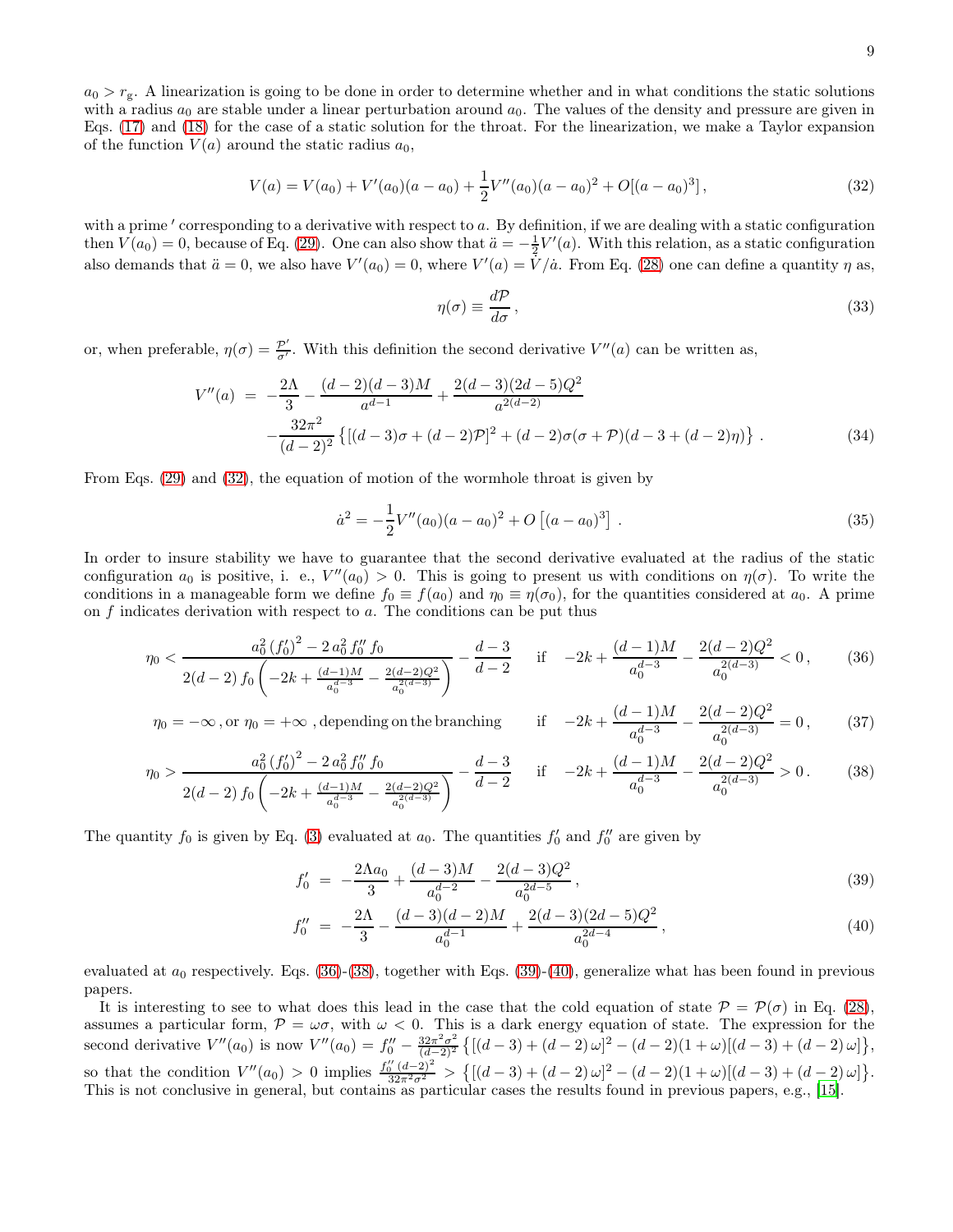# B. Particular cases studied in the literature and a new example

It is now interesting to reduce our general results to some well known cases already studied for particular choices of the parameters  $d, k, \Lambda$ , and  $Q$ . We also give a new example.

1. Poisson-Visser, 
$$
d = 4
$$
,  $k = 1$ ,  $\Lambda = 0$ , and  $Q = 0$ 

Poisson and Visser [\[12\]](#page-14-7) were the first to study the linear stability of wormholes. Perturbations were done around some four-dimensional static wormhole solution with spherical symmetry with no cosmological constant and no charge. Putting  $d = 4$ ,  $k = 1$ ,  $\Lambda = 0$ ,  $Q = 0$ , calling m the ADM mass, so that for this case our mass parameter M is  $M \to 2m$ , our formulas [\(36\)](#page-8-1)-[\(38\)](#page-8-1) yield

<span id="page-9-1"></span>
$$
\eta_0 < -\frac{1 - 3m/a_0 + 3(m/a_0)^2}{2(1 - 2m/a_0)(1 - 3m/a_0)} \quad \text{if} \quad -1 + \frac{3m}{a_0} < 0 \,, \tag{41}
$$

 $\eta_0 = -\infty$ , or  $\eta_0 = +\infty$ , depending on the branching if  $-1 + \frac{3m}{a_0}$  $\frac{3m}{a_0} = 0,$  (42)

$$
\eta_0 > -\frac{1 - 3m/a_0 + 3(m/a_0)^2}{2(1 - 2m/a_0)(1 - 3m/a_0)} \quad \text{if} \quad -1 + \frac{3m}{a_0} > 0. \tag{43}
$$

This is precisely what Poisson and Visser [\[12](#page-14-7)] obtained.

# 2. Lobo-Crawford,  $d = 4$ ,  $k = 1$ ,  $\Lambda \neq 0$ , and  $Q = 0$

Lobo and Crawford [\[13\]](#page-14-8) extended the Poisson and Visser study by considering  $\Lambda \neq 0$  in the analysis of linear stability of wormholes. Then putting again  $M \to 2m$ , and  $d = 4$ ,  $k = 1$ ,  $\Lambda$  generic, and  $Q = 0$  in our formulas [\(36\)](#page-8-1)-[\(38\)](#page-8-1), one finds

<span id="page-9-0"></span>
$$
\eta_0 < -\frac{1 - \frac{3m}{a_0} + \frac{3m^2}{a_0^2} - \Lambda m a_0}{2\left(1 - \frac{2m}{a_0} - \frac{1}{3}\Lambda a_0^2\right)\left(1 - \frac{3m}{a_0}\right)} \quad \text{if} \quad -1 + \frac{3m}{a_0} < 0 \,, \tag{44}
$$

$$
\eta_0 = -\infty \text{, or } \eta_0 = +\infty \text{ , depending on the branching} \qquad \text{if} \quad -1 + \frac{3m}{a_0} = 0 \tag{45}
$$

$$
\eta_0 > -\frac{1 - \frac{3m}{a_0} + \frac{3m^2}{a_0^2} - \Lambda m a_0}{2\left(1 - \frac{2m}{a_0} - \frac{1}{3}\Lambda a_0^2\right)\left(1 - \frac{3m}{a_0}\right)} \quad \text{if} \quad -1 + \frac{3m}{a_0} > 0. \tag{46}
$$

This is what Lobo and Crawford [\[13\]](#page-14-8) obtained. Putting further  $\Lambda = 0$  in Eqs. [\(44\)](#page-9-0)-[\(46\)](#page-9-0) one obtains Eqs. [\(41\)](#page-9-1)-[\(43\)](#page-9-1).

3. Eiroa-Romero,  $d = 4$ ,  $k = 1$ ,  $\Lambda = 0$ , and  $Q \neq 0$ 

Eiroa and Romero [\[14\]](#page-14-9) discussed for the first time wormhole stability for systems with electric charge  $Q \neq 0$ . Putting  $M = 2m$ , with m being the ADM mass of the  $d = 4$  solution,  $Q = q$ , with q being the ADM charge of the  $d = 4$  solution,  $k = 1, \Lambda = 0$ , we recover the Reissner-Nordström wormhole system and stability given in [\[14\]](#page-14-9). The relevant condition, i.e., the condition on the right hand side of Eqs.  $(36)-(38)$  $(36)-(38)$ , yields that either  $a_0$  is larger or smaller than  $3m + \sqrt{3m^2 - 2q^2}$ , which is the same result as of [\[14](#page-14-9)]. The no gravitational radius condition,  $a_0 > r_g$ , implies  $a_0 > m + \sqrt{m - q^2}$ . In this case, our formulas [\(36\)](#page-8-1)-[\(38\)](#page-8-1) give for the case of  $\frac{|q|}{2m} < 1$ ,

<span id="page-9-2"></span>
$$
\eta_0 < -\frac{\left(1 - \frac{m}{a_0}\right)^3 + \frac{m}{a_0^3} \left(m^2 - q^2\right)}{2\left(1 - \frac{2m}{a_0} + \frac{q^2}{a_0}\right) \left(1 - \frac{3m}{a_0} + \frac{2q^2}{a_0^2}\right)} \quad \text{if} \quad -1 + \frac{3m}{a_0} - \frac{2q^2}{a_0^2} < 0 \,, \tag{47}
$$

$$
\eta_0 = -\infty
$$
, or  $\eta_0 = +\infty$ , depending on the branching if  $-1 + \frac{3m}{a_0} - \frac{2q^2}{a_0^2} = 0$ , (48)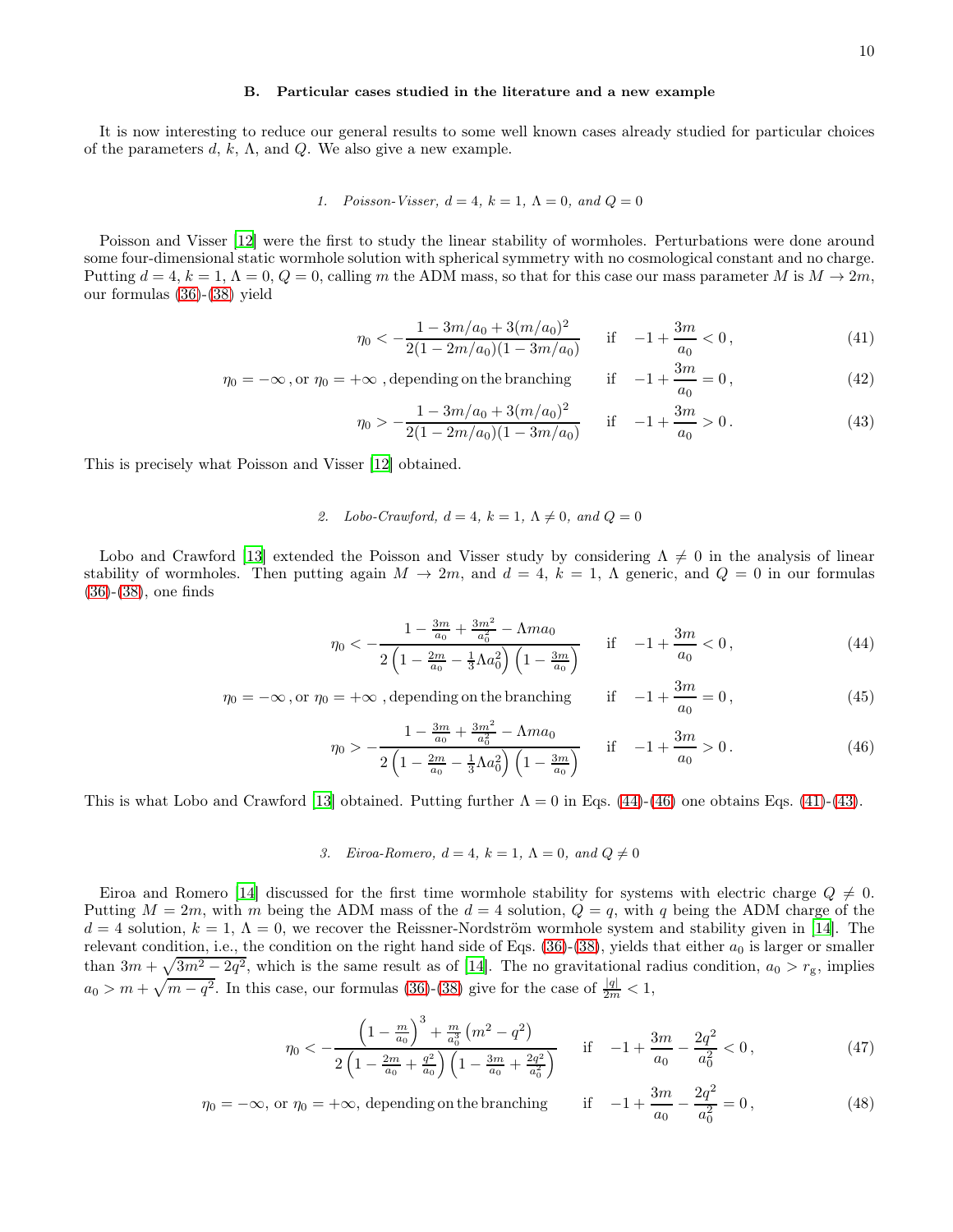11

$$
\eta_0 > -\frac{\left(1 - \frac{m}{a_0}\right)^3 + \frac{m}{a_0^3} \left(m^2 - q^2\right)}{2\left(1 - \frac{2m}{a_0} + \frac{q^2}{a_0}\right) \left(1 - \frac{3m}{a_0} + \frac{2q^2}{a_0^2}\right)} \quad \text{if} \quad -1 + \frac{3m}{a_0} - \frac{2q^2}{a_0^2} > 0. \tag{49}
$$

This is what Eiroa and Romero [\[14\]](#page-14-9) obtained. Putting further  $q = 0$  in Eqs. [\(47\)](#page-9-2)-[\(49\)](#page-9-2) one obtains Eqs. [\(41\)](#page-9-1)-[\(43\)](#page-9-1). One deduces from Eqs. [\(47\)](#page-9-2)-[\(49\)](#page-9-2) that electric charge tends to destabilize the system. We have presented the case  $\frac{|q|}{2m}$  < 1 for way of comparison, for the other cases and a detailed analysis see [\[14](#page-14-9)].

4. Lemos-Lobo,  $d = 4$ ,  $k = 0$ ,  $\Lambda \neq 0$ , and  $Q = 0$ 

Lemos and Lobo [\[15\]](#page-14-10) studied the stability of four-dimensional planar wormholes, i.e., wormholes with  $k = 0$ . Putting  $d = 4, k = 0, \Lambda \neq 0$ , and  $Q = 0$ , and noting that for the planar case M can be consider the ADM mass m [\[21\]](#page-15-3),  $M = m$ , our formulas [\(36\)](#page-8-1)-[\(38\)](#page-8-1) give

$$
\eta_0 < -\frac{\frac{m}{2a_0} - \frac{\Lambda}{3}a_0^2}{2\left(\frac{m}{a_0} + \frac{\Lambda}{3}a_0^2\right)} \quad \text{if} \quad \frac{3m}{a_0} < 0 \,, \tag{50}
$$

 $\eta_0 = -\infty$ , or  $\eta_0 = +\infty$ , depending on the branching  $\frac{3m}{a_0} = 0,$  (51)

$$
\eta_0 > -\frac{\frac{m}{2a_0} - \frac{\Lambda}{3}a_0^2}{2\left(\frac{m}{a_0} + \frac{\Lambda}{3}a_0^2\right)} \quad \text{if} \quad \frac{3m}{a_0} > 0. \tag{52}
$$

This is what Lemos and Lobo obtained [\[15\]](#page-14-10). In fact, Lemos and Lobo worked out the case with negative cosmological constant and have defined  $\alpha$  such that  $\alpha^2 = -\frac{\Lambda}{3}$ . One does not need to make such a restriction and can consider wormholes valid for  $\Lambda < 0$  as well as  $\Lambda \geq 0$  as we show here. The mass m here and the mass in [\[15\]](#page-14-10) are different,  $m<sub>here</sub> = m<sub>LL</sub>/\alpha$ . The case  $m = 0$  is the case of no wormhole, where spacetime is just de Sitter, flat, or anti-de Sitter, depending on Λ.

### 5. Rahaman-Kalam-Chakraborty,  $d = d$ ,  $k = 1$ ,  $\Lambda = 0$ , and  $Q \neq 0$

Another particular case seen in the literature was studied by Rahaman-Kalam-Chakraborty [\[16\]](#page-14-11), where d is left general, the spherical  $k = 1$  geometry is chosen, the cosmological constant is set to zero  $\Lambda = 0$ , and there is a nonzero electric charge  $Q \neq 0$ . Their main expression for  $\eta_0$  is taken from our general expression in Eqs. [\(36\)](#page-8-1) and [\(37\)](#page-8-1), with the appropriate replacements. Putting  $d = d$ ,  $k = 1$ ,  $\Lambda = 0$ , and  $Q \neq 0$ , our formulas [\(36\)](#page-8-1)-[\(38\)](#page-8-1) give

<span id="page-10-0"></span>
$$
\eta_0 < \frac{a_0^2 \left(f_0'\right)^2 - 2a_0^2 f_0'' f_0}{2(d-2) f_0 \left(-2 + \frac{(d-1)M}{a_0^{d-3}} - \frac{2(d-2)Q^2}{a_0^{d-3}}\right)} - \frac{d-3}{d-2} \quad \text{if} \quad -2 + \frac{(d-1)M}{a_0^{d-3}} - \frac{2(d-2)Q^2}{a_0^{2(d-3)}} < 0,\tag{53}
$$

 $\eta_0 = -\infty$ , or  $\eta_0 = +\infty$ , depending on the branching  $\frac{(d-1)M}{a^{d-3}} - \frac{2(d-2)Q^2}{a^2}$ 

g on the branching if 
$$
-2 + \frac{a^2 + b^2}{a_0^{d-3}} - \frac{a}{a_0^{2(d-3)}} = 0
$$
, (54)  

$$
\frac{a}{a_0} = \frac{d-3}{a_0^{2(d-3)}} \quad \text{if} \quad -2 + \frac{(d-1)M}{a_0^{2(d-3)}} - \frac{2(d-2)Q^2}{a_0^{2(d-3)}} > 0
$$
 (55)

$$
\eta_0 > \frac{a_0^2 \left(f_0'\right)^2 - 2 a_0^2 f_0'' f_0}{2(d-2) f_0 \left(-2 + \frac{(d-1)M}{a_0^{d-3}} - \frac{2(d-2)Q^2}{a_0^{2(d-3)}}\right)} - \frac{d-3}{d-2} \quad \text{if} \quad -2 + \frac{(d-1)M}{a_0^{d-3}} - \frac{2(d-2)Q^2}{a_0^{2(d-3)}} > 0. \tag{55}
$$

Eqs. [\(53\)](#page-10-0)-[\(55\)](#page-10-0) complete the stability conditions given in [\[16\]](#page-14-11), in [\[16\]](#page-14-11) only Eq. [\(53\)](#page-10-0) is given. In the inequalities [\(53\)](#page-10-0)- [\(55\)](#page-10-0), one can explicitly write the expressions for  $f_0$ ,  $f'_0$ , and  $f''_0$  in terms of the ADM mass m, the ADM charge q, and the other quantities. In this case, since the geometry is spherical,  $k = 1$ , the relation between the mass parameter M and the ADM mass  $m$  is given by

$$
M = \frac{16\,\pi\,\Gamma\left(\frac{d-1}{2}\right)}{(d-2)\,2\pi^{\frac{d-1}{2}}}m\,,\tag{56}
$$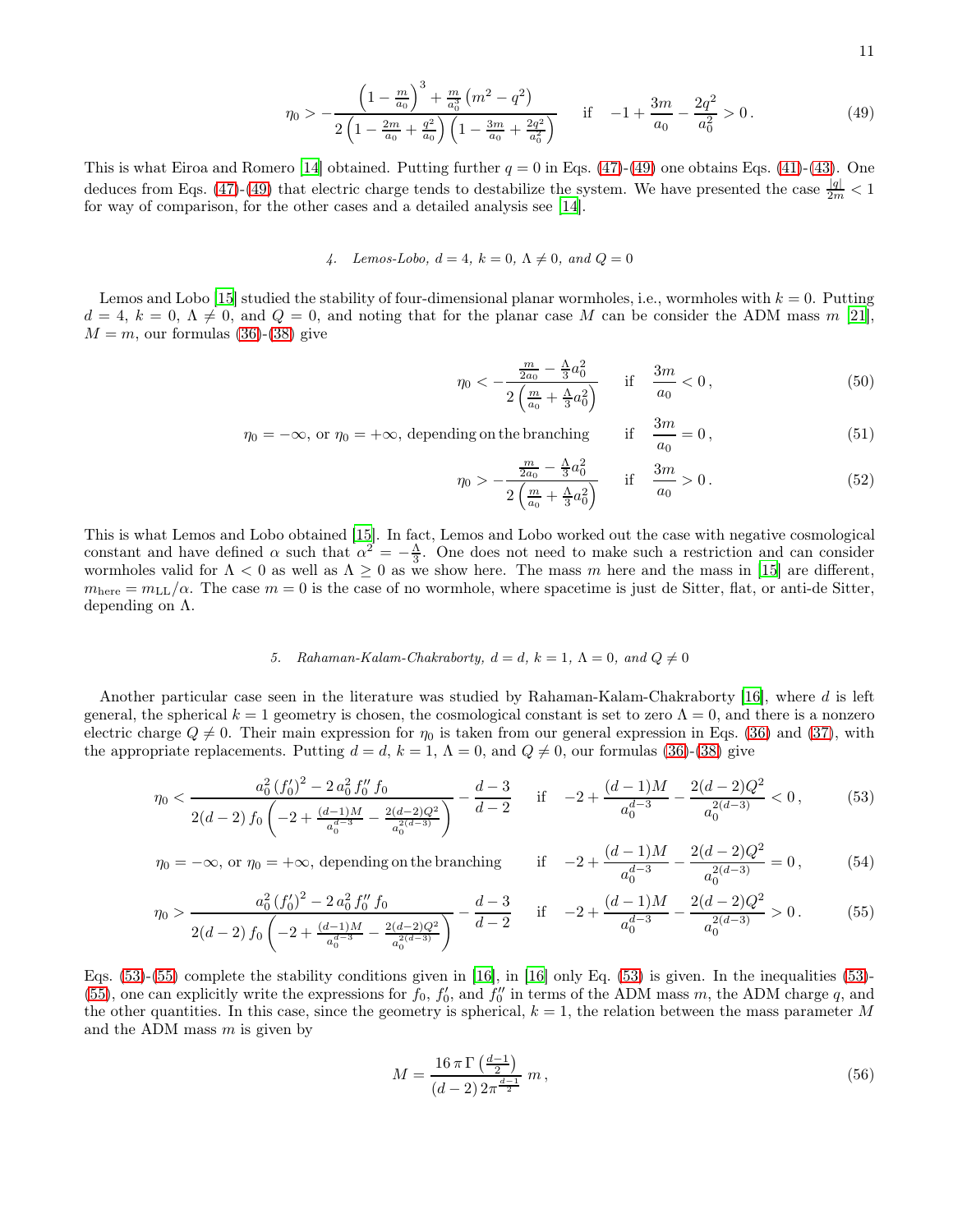where  $\Gamma(z)$  is the Gamma Function, and between the charge parameter Q and the ADM charge q is given by

$$
Q^2 = \frac{2}{(d-2)(d-3)} q^2.
$$
\n(57)

Thus, the inequality [\(53\)](#page-10-0), can be written as

$$
\eta_{0} \ < \ -\frac{d-3}{d-2} \frac{1-\frac{3}{2} \frac{16\,\pi\,\Gamma\left(\frac{d-1}{2}\right)}{(d-2)\,2\pi\frac{d-1}{2}} \frac{m}{a_{0}^{d-3}} - \frac{\left(\frac{16\,\pi\,\Gamma\left(\frac{d-1}{2}\right)}{(d-2)\,2\pi\frac{d-1}{2}} m\right)\left(\frac{2}{(d-2)(d-3)} \,q^{2}m\right)}{2a_{0}^{3(d-3)}} + \frac{(d-1)\left(\frac{16\,\pi\,\Gamma\left(\frac{d-1}{2}\right)}{(d-2)\,2\pi\frac{d-1}{2}} m\right)^{2} - 4(d-4)\left(\frac{2}{(d-2)(d-3)} \,q^{2}\right)}{4a_{0}^{2(d-3)}}}{4a_{0}^{2(d-3)} + \frac{\frac{16\,\pi\,\Gamma\left(\frac{d-1}{2}\right)}{(d-2)\,2\pi\frac{d-1}{2}} m}{a_{0}^{d-3}} + \frac{\frac{2}{(d-2)(d-3)} \,q^{2}}{a_{0}^{2(d-3)}}\right)}\left(1 - \frac{\frac{(d-1)\frac{16\,\pi\,\Gamma\left(\frac{d-1}{2}\right)}{(d-2)\,2\pi\frac{d-1}{2}} m}{2a_{0}^{d-3}} + \frac{\frac{(d-3)\,\frac{2}{(d-2)(d-3)} \,q^{2}}{a_{0}^{2(d-3)}}}{a_{0}^{2(d-3)}} + \frac{\frac{(d-3)\,\frac{2}{(d-2)(d-3)} \,q^{2}}{a_{0}^{2(d-3)}}}{a_{0}^{2(d-3)}}\right)}{a_{0}^{2(d-3)}}\right)
$$
\n(58)

To rewrite the conditions [\(54\)](#page-10-0) and [\(55\)](#page-10-0) one has only to make the appropriate changes in the inequality sign.

# 6. A new example in several dimensions  $d = 4, 5, \infty, k = 1, 0, -1, \Lambda \neq 0, \text{ and } Q = 0$

An illustration of the above general stability conditions, Eqs.  $(36)-(38)$  $(36)-(38)$  can be displayed if we put  $Q=0$ . Then Eqs. [\(36\)](#page-8-1)-[\(38\)](#page-8-1) turn into

<span id="page-11-0"></span>
$$
\eta_0 < \frac{a_0^2 \left(f_0'\right)^2 - 2 a_0^2 f_0'' f_0}{2(d-2) f_0 \left(-2k + \frac{(d-1)M}{a_0^{d-3}}\right)} - \frac{d-3}{d-2} \quad \text{if} \quad -2k + \frac{(d-1)M}{a_0^{d-3}} < 0,\tag{59}
$$

$$
\eta_0 = -\infty \text{, or } \eta_0 = +\infty \text{ , depending on the branching} \qquad \text{if} \quad -2k + \frac{(d-1)M}{a_0^{d-3}} = 0 \,, \tag{60}
$$

$$
\eta_0 > \frac{a_0^2 \left(f_0'\right)^2 - 2 a_0^2 f_0'' f_0}{2(d-2) f_0 \left(-2k + \frac{(d-1)M}{a_0^{d-3}}\right)} - \frac{d-3}{d-2} \quad \text{if} \quad -2k + \frac{(d-1)M}{a_0^{d-3}} > 0. \tag{61}
$$

In Fig. [1](#page-12-0)  $\eta_0$  is plotted as a function of  $a_0$  and the regions of stability are displayed in some chosen particular cases, namely,  $d = 4, 5, \infty$ ,  $k = 1, 0, -1$ ,  $\Lambda \neq 0$ , and  $Q = 0$ . For all plots we put further  $M = 10$  and  $\Lambda = -\frac{1}{5}$ , in natural units, i.e.,  $G = 1$  and  $c = 1$ . The items (a), (b), and (c) refer to the three possible geometries of the AdS spacetime, namely,  $k = 1$  spherical,  $k = 0$  planar,  $k = -1$  hyperbolic, respectively. For each item ((a), (b), and (c)) we display three plots, namely, for  $d = 4$ ,  $d = 5$ , and  $d = \infty$ . In the plots, the physically relevant region is always to the right of the left vertical asymptote, which marks the gravitational radius (or the horizon) of the solution. Given  $d, k, M$ , and  $\Lambda$ , Eqs. [\(59\)](#page-11-0)-[\(61\)](#page-11-0) tell us the regions in a plot  $\eta_0 \times a_0$  where the stability conditions are satisfied. Depending in which slot of the rhs of [\(59\)](#page-11-0)-[\(61\)](#page-11-0) one is, the inequality on the left hand side gives the region above or under the curves of Fig. [1.](#page-12-0)

For  $k = 1$ , Fig. [1\(](#page-12-0)a), there are two intervals worth of mentioning. The first interval is between the left asymptote and the right asymptote. The region of stability is then above the curve shown. The second interval is to the right of the right asymptote. The stability region is given below the curve shown. In this interval  $\eta_0 < 0$  for which some justification can be given, see, e.g., [\[12\]](#page-14-7). At the point where [\(60\)](#page-11-0) holds one gets for stability that  $\eta_0 = +\infty$  or  $\eta_0 = -\infty$ depending on the branch one is.

For  $k = 0$ , Fig. [1\(](#page-12-0)b), there is only one interval worth of mentioning. This interval is to the right of the left asymptote. The region of stability is then above the curve shown and  $\eta_0 > 0$  in this region.

For  $k = -1$ , Fig. [1\(](#page-12-0)c), there is also only one interval worth of mentioning. This interval is to the right of the left asymptote. The region of stability is then above the curve shown and  $\eta_0 > 0$  in this region. The parameter  $\eta_0$  can be negative in this region.

Now in each geometry (a), (b), or (c), for finite d the curves do not change qualitatively, as can be seen displayed in the figure. However if we take the limit  $d = \infty$  we find that interesting things happen. Firstly, the gap between the asymptotes and the curves is reduced, and is the shorter as the dimension d increases. This shows that in this limit, the region of stability is going to be the area limited by the respective asymptotes, both vertical and horizontal, as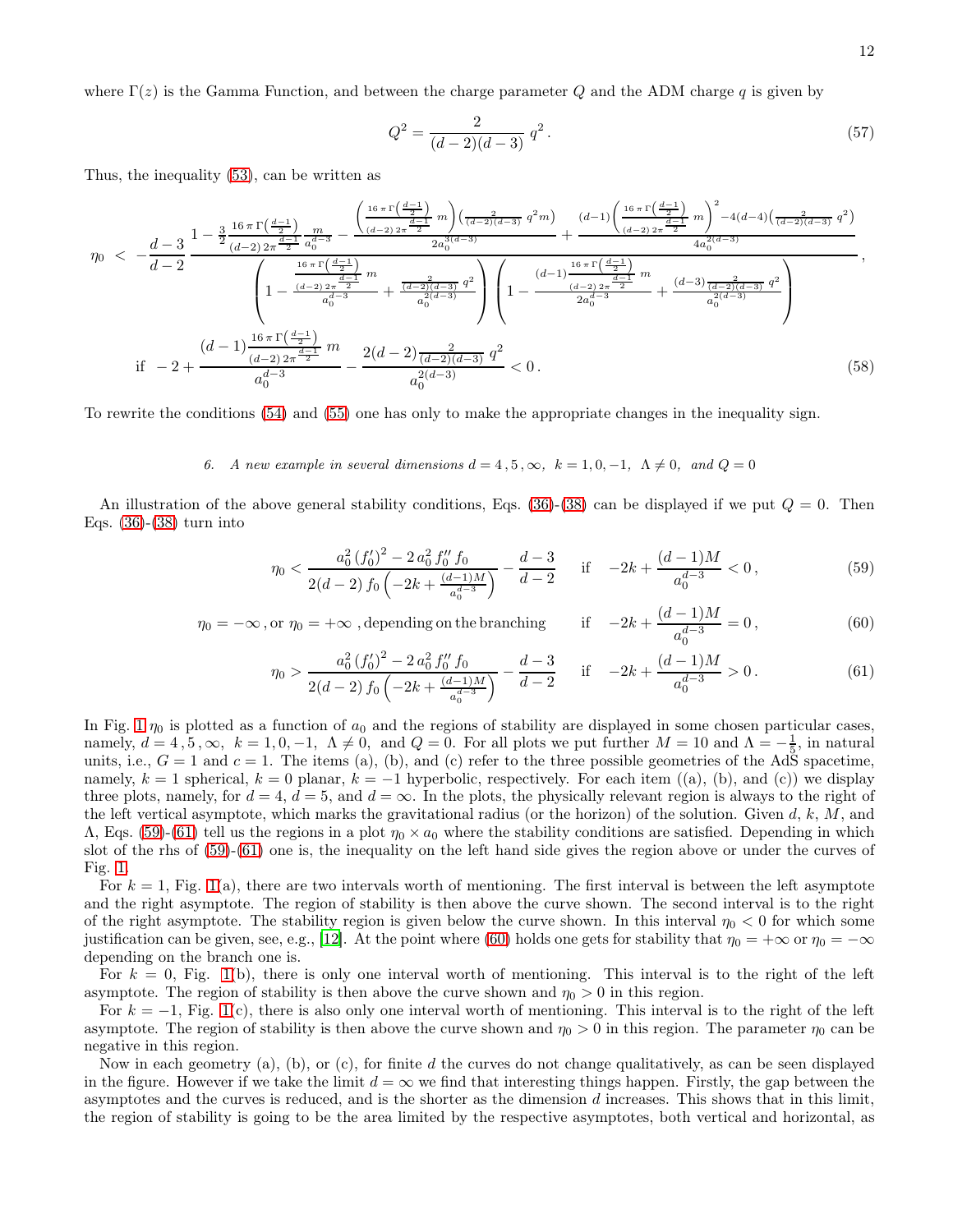

<span id="page-12-0"></span>FIG. 1: These are plots for  $\eta_0$  as function of  $a_0$ , as given on the right hand side (rhs) of the inequalities [\(36\)](#page-8-1)-[\(38\)](#page-8-1). The inequality refers to the area above or under the curves given by the rhs of [\(36\)](#page-8-1)-[\(38\)](#page-8-1). For every graphic we have  $M = 10$ ,  $Q = 0$ , and  $\Lambda = -\frac{1}{5}$ , in natural units,  $G = 1$  and  $c = 1$ . In every case, from (a) to (c), the left side is for  $d = 4$ , the center is for  $d = 5$  and the right is for the limit of large d, illustrating the limit  $d \rightarrow \infty$ . The (a) graphics are for spherical geometry,  $k = 1$ , the (b) are for planar geometry,  $k = 0$ , and the (c) are for hyperbolic geometry,  $k = -1$ . The physically relevant region is always to the right of the left vertical asymptote, which marks the gravitational radius (or the horizon) of the vacuum black hole solution. For (a) the region of stability is to the right of the left asymptote, above the curve. To the right of the right asymptote, the stability region is below the curve. For (b) and (c), there is only the left asymptote, and the stability regions are always above the curve. This is true for our choice of parameters, which renders the expression [\(38\)](#page-8-1) the relevant one for this particular case, because of eqcondition expression being positive. Note that the separation of the two asymptotes in the spherical case,  $k = 1$ , tends to zero as  $d \to \infty$ . This does not apply to planar,  $k = 0$ , and hyperbolic,  $k = -1$ . What is notorious is the closing of the curves to their respective asymptotes in all cases, as the dimension increases. Also note that the higher the dimension, the clearer the horizontal asymptotes, as  $a_0$  tends to infinity. For spherical,  $k = 1$ , and hyperbolic geometries,  $k = -1$ , the horizontal asymptote is at  $\eta_0 = -1$ , despite the fact that for spherical geometry the asymptote is approached from below, whereas for hyperbolic geometry it is approached from above; for planar geometry,  $k = 0$ , the horizontal asymptote is at  $\eta_0 = 0$ , approached from above.

the actual limiting curves given by the expressions [\(59\)](#page-11-0)-[\(61\)](#page-11-0) are identified with the asymptotes. Secondly, only for the spherical case, with our choice of parameters, the two vertical asymptotes, limiting the two different branches of stability, the left one given by [\(61\)](#page-11-0), and the right one given by [\(59\)](#page-11-0), in the limit of very large dimension,  $d = \infty$ , will merge, eliminating the interval between the asymptotes, thus ending the branch given by [\(61\)](#page-11-0). Finally, we note that in the limit of large  $a_0$ , each geometry has a horizontal asymptote at a certain value of  $\eta_0$ . Now, when d is increased, this horizontal asymptote approaches a certain value. In the limit  $d = \infty$ , this value is  $\eta_0 = -1$  for spherical and hyperbolic geometries, and  $\eta_0 = 0$  for planar geometry (see Fig. [1,](#page-12-0) right column).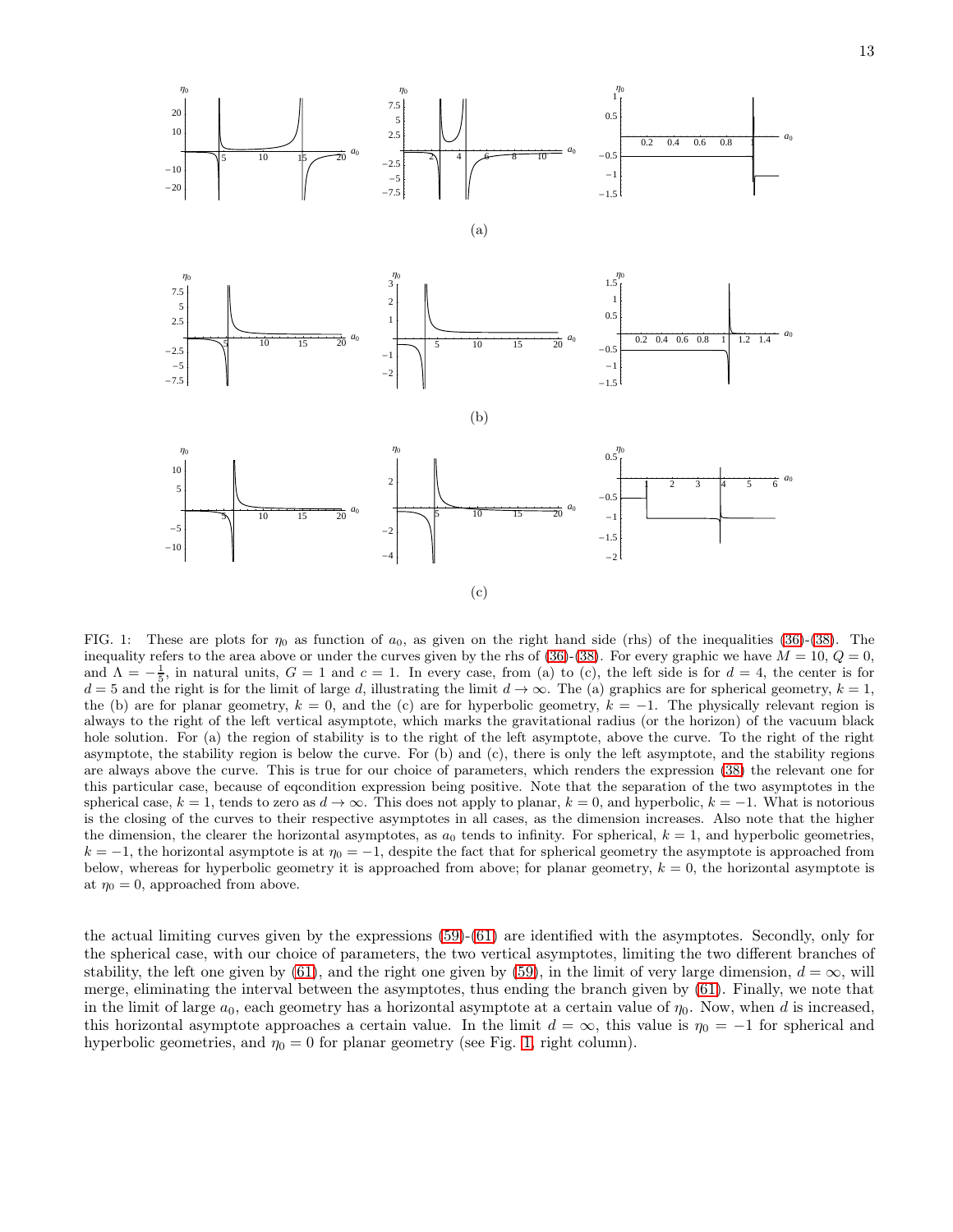## <span id="page-13-4"></span>V. CONCLUSIONS

We have used the cut and paste procedure in order to build a class of d-dimensional wormholes, with a  $(d-1)$ dimensional timelike throat, by gluing together the spacetimes of geometric-topological d-dimensional charged vacuum solutions, with a negative cosmological constant, cut somewhere above the respective gravitational radii. After obtaining the static solutions, through the use of the Darmois-Israel formalism, we analyzed the energy conditions, and performed a linearized stability analysis, where the purpose was to establish the response of the solutions to a linear perturbation around a static configuration. We obtained general results. Previous results are obtainable from the present's work general results for the appropriate choices of d, k,  $\Lambda$  and Q.

### Acknowledgments

GASD thanks Centro Multidisciplinar de Astrofísica - CENTRA for hospitality. GASD is supported by FCT fellowship SFRH/BPD/63022/2009. This work was partially supported by FCT - Portugal through projects CERN/FP/109276/2009 and PTDC/FIS/098962/2008.

<span id="page-13-0"></span>[1] M. Visser, Lorentzian wormholes: from Einstein to Hawking (AIP Press, New York, 1995).

<span id="page-13-1"></span>[2] D. Hochberg and M. Visser, Geometric structure of the generic static traversable wormhole throat, Phys. Rev. D 56, 4745

<span id="page-13-3"></span><span id="page-13-2"></span>[4] C. Barceló and M. Visser, *Traversable wormholes from massless conformally coupled scalar fields*, Phys. Lett. B 466, 127 (1999), [arXiv:gr-qc/9908029;](http://arxiv.org/abs/gr-qc/9908029)

C. Barceló and M. Visser, Scalar fields, energy conditions and traversable wormholes, Classical Quantum Gravity 17, 3843 (2000), [arXiv:gr-qc/0003025;](http://arxiv.org/abs/gr-qc/0003025)

S. V. Sushkov and S.-W. Kim, Wormholes supported by a kink-like configuration of a scalar field, Classical Quantum Gravity 19, 4909 (2002), [arXiv:gr-qc/0208069;](http://arxiv.org/abs/gr-qc/0208069)

T. A. Roman, Inflating Lorentzian wormholes, Phys. Rev. D. 47, 1370 (1993), [arXiv:gr-qc/9211012;](http://arxiv.org/abs/gr-qc/9211012)

M. Cataldo, S. del Campo, P. Minning, and P. Salgado, Evolving Lorentzian wormholes supported by phantom matter and cosmological constant, Phys. Rev. D **79**, 024005 (2009),  $arXiv:0812.4436$  [gr-qc];

L.-X. Li, Two open universes connected by a wormhole: exact solutions, Journ. Geom. Phys. 40, 154 (2001), [arXiv:hep-th/0102143;](http://arxiv.org/abs/hep-th/0102143)

D. Hochberg, A. Popov, and S. V. Sushkov, Self-consistent wormhole solutions of semiclassical gravity, Phys. Rev. Lett. 78, 2050 (1997), [arXiv:gr-qc/9701064;](http://arxiv.org/abs/gr-qc/9701064)

K. K. Nandi, B. Bhattacharjee, S. M. K. Alam, and J. Evans, Brans-Dicke wormholes in the Jordan and Einstein frames, Phys. Rev. D 57, 823 (1998), [arXiv:0906.0181](http://arxiv.org/abs/0906.0181) [gr-qc];

M. La Camera, Wormhole solutions in the Randall-Sundrum scenario, Phys. Lett. B 573, 27 (2003), [arXiv:gr-qc/0306017;](http://arxiv.org/abs/gr-qc/0306017)

F. S. N. Lobo, General class of braneworld wormholes, Phys. Rev. D 75, 064027 (2007), [arXiv:gr-qc/0701133;](http://arxiv.org/abs/gr-qc/0701133)

S. V. Sushkov, Wormholes supported by a phantom energy, Phys. Rev. D 71, 043520 (2005), [arXiv:gr-qc/0502084;](http://arxiv.org/abs/gr-qc/0502084) A. Das and S. Kar, The Ellis wormhole with tachyon matter, Classical Quantum Gravity 22, 3045 (2005), [arXiv:gr-qc/0505124;](http://arxiv.org/abs/gr-qc/0505124)

A V. B. Arellano and F. S. N. Lobo, Evolving wormhole geometries within nonlinear electrodynamics, Classical Quantum Gravity 23, 5811 (2006), [arXiv:gr-qc/0608003;](http://arxiv.org/abs/gr-qc/0608003)

A. V. B. Arellano and F. S. N. Lobo, Traversable wormholes coupled to nonlinear electrodynamics, Classical Quantum Gravity 23, 7229 (2006), [arXiv:gr-qc/0604095;](http://arxiv.org/abs/gr-qc/0604095)

A. B. Balakin, S. V. Sushkov, and A. E. Zayats, Nonminimal Wu-Yang wormhole, Phys. Rev. D 75, 084042 (2007), [arXiv:0704.1224](http://arxiv.org/abs/0704.1224) [gr-qc];

K. A. Bronnikov and S. Grinyok, Charged wormholes with nonminimally coupled scalar fields, existence and stability,

<sup>(1997),</sup> [arXiv:gr-qc/9704082;](http://arxiv.org/abs/gr-qc/9704082) D. Hochberg and M. Visser, *Dynamic wormholes, antitrapped surfaces, and energy conditions*, Phys. Rev. D 58, 044021 (1998), [arXiv:gr-qc/9802046;](http://arxiv.org/abs/gr-qc/9802046) C. Barcelo and M. Visser, Twilight for the energy conditions?, Int. J. Mod. Phys. D 11, 1553 (2002), [arXiv:gr-qc/0205066;](http://arxiv.org/abs/gr-qc/0205066) M. Visser, S. Kar, and N. Dadhich, Traversable wormholes with arbitrarily small energy condition violations, Phys. Rev. Lett. 90, 201102 (2003), [arXiv:gr-qc/0301003;](http://arxiv.org/abs/gr-qc/0301003) S. Kar, N. Dadhich, and M. Visser, Quantifying energy condition violations in traversable wormholes, Pramana 63, 859 (2004), [arXiv:gr-qc/0405103.](http://arxiv.org/abs/gr-qc/0405103) [3] H. G. Ellis, Ether flow through a drainhole: A particle model in general relativity, J. Math. Phys. (N.Y.) 14, 104 (1973); K. A. Bronnikov, Scalar-tensor theory and scalar charge, Acta Phys. Pol. B 4, 251 (1973); T. Kodama, General-relativistic nonlinear field: a kink solution in a generalized geometry, Phys. Rev. D. 18, 3529 (1978).

K. A. Bronnikov and S. W. Kim, Possible wormholes in a brane world, Phys. Rev. D 67, 064027 (2003), [arXiv:gr-qc/0212112;](http://arxiv.org/abs/gr-qc/0212112)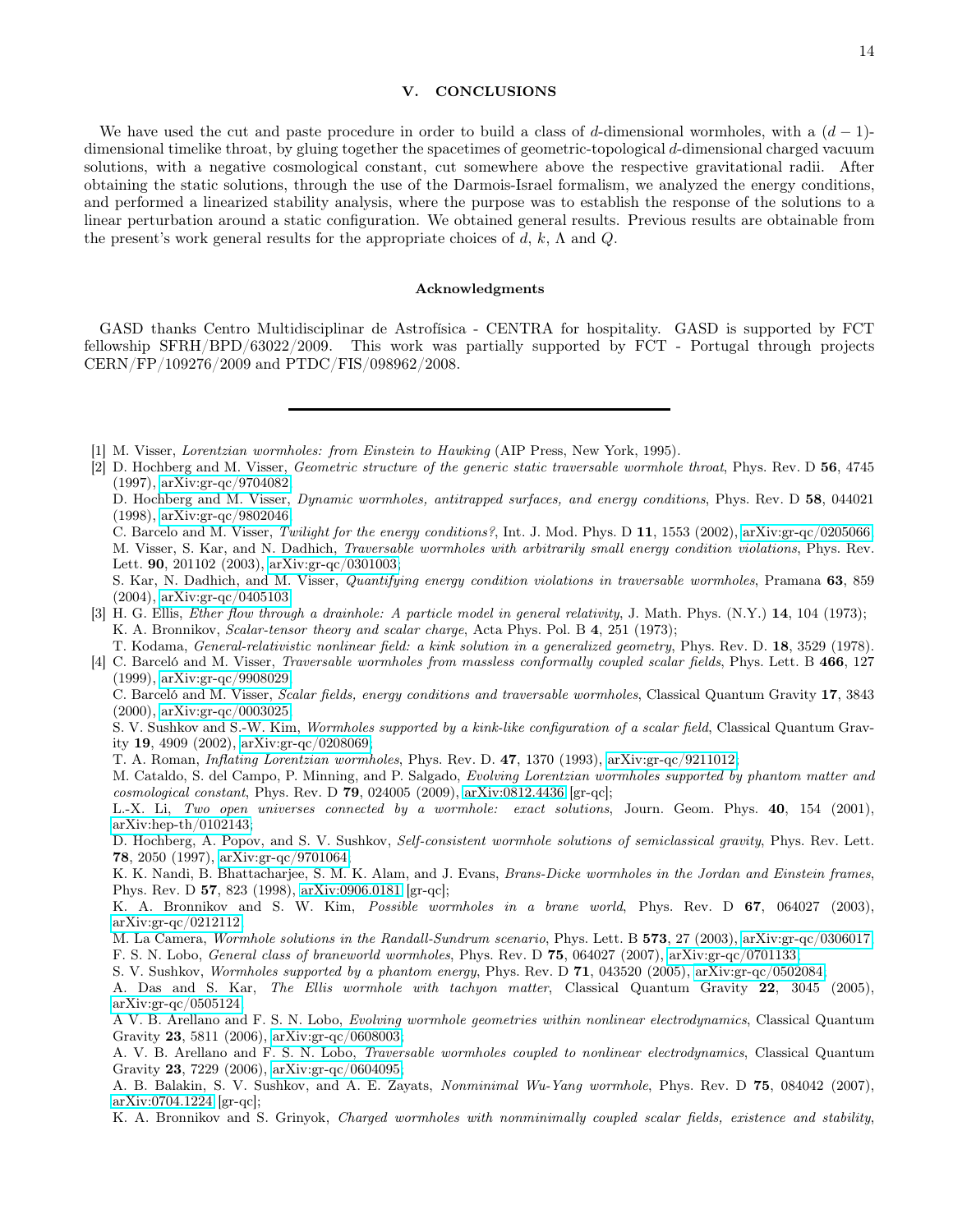[arXiv:gr-qc/0205131;](http://arxiv.org/abs/gr-qc/0205131)

J. A. Gonzalez, F. S. Guzman, and O. Sarbach, On the instability of charged wormholes supported by a ghost scalar field, Phys. Rev. D 80, 024023 (2009), [arXiv:0906.0420;](http://arxiv.org/abs/0906.0420)

A. B. Balakin, J. P. S. Lemos, and A. E. Zayats, Nonminimal coupling for the gravitational and electromagnetic fields: Traversable electric wormholes, Phys. Rev. D  $81$ , 064012 (2010); [arXiv:0904.1741](http://arxiv.org/abs/0904.1741) [gr-qc];

K. A. Bronnikov, J. P. S. Lemos Cylindrical wormholes, Phys. Rev. D 79, 104019 (2009); [arXiv:0902.2360](http://arxiv.org/abs/0902.2360) [gr-qc].

<span id="page-14-0"></span>[5] K. A. Bronnikov, S. V. Grinyok, Instability of wormholes with a nonminimally coupled scalar field, Grav. Cosmol. 7, 297 (2001), [arXiv:gr-qc/0201083;](http://arxiv.org/abs/gr-qc/0201083)

K. A. Bronnikov, S. V. Grinyok, Conformal continuations and wormhole instability in scalar-tensor gravity, Grav. Cosmol. 10, 237 (2004), [arXiv:gr-qc/0411063;](http://arxiv.org/abs/gr-qc/0411063)

K. A. Bronnikov, S. V. Grinyok, Electrically charged and neutral wormhole instability in scalar-tensor gravity, Grav. Cosmol. 11, 75 (2005), [arXiv:gr-qc/0509062.](http://arxiv.org/abs/gr-qc/0509062)

<span id="page-14-1"></span>[6] M. S. Morris and K. S. Thorne, Wormholes in spacetime and their use for interstellar travel: A tool for teaching general *relativity*, Am. J. Phys.  $56, 395$  (1988); M. Morris, K. S. Thorne, and U. Yurtsever, Wormholes, time machines and the weak energy condition, Phys. Rev. Lett.

61, 1446 (1988).

- <span id="page-14-2"></span>[7] J. P. S. Lemos, F. S. N. Lobo, and S. Quinet de Oliveira, Morris -Thorne wormholes with a cosmological constant Phys. Rev. D 68, 064004 (2003); [arXiv:gr-qc/0302049\]](http://arxiv.org/abs/gr-qc/0302049).
- <span id="page-14-3"></span>[8] M. S. R. Delgaty and R. B. Mann, *Traversable wormholes in*  $(2+1)$  and  $(3+1)$  dimensions with a cosmological constant, Int. J. Mod. Phys. D 4, 231 (1995), [arXiv:gr-qc/9404046;](http://arxiv.org/abs/gr-qc/9404046) L. A. Anchordoqui and S. E. Perez Bergliaffa, Wormhole surgery and cosmology on the brane: The world is not enough, Phys. Rev. D 62, 067502 (2000), [arXiv:gr-qc/0001019;](http://arxiv.org/abs/gr-qc/0001019) F. S. N. Lobo, Phantom energy traversable wormholes, Phys. Rev. D 71, 084011 (2005), [arXiv:gr-qc/0502099;](http://arxiv.org/abs/gr-qc/0502099) F. S. N. Lobo, Chaplygin traversable wormholes, Phys. Rev. D 73, 064028 (2006), [arXiv:gr-qc/0511003;](http://arxiv.org/abs/gr-qc/0511003) F. S. N. Lobo, Van der Waals quintessence stars, Phys. Rev. D 75, 024023 (2007), [arXiv:gr-qc/0610118.](http://arxiv.org/abs/gr-qc/0610118) [9] F. S. N. Lobo, Stability of phantom wormholes, Phys. Rev. D 71, 124022 (2005), [arXiv:gr-qc/0506001.](http://arxiv.org/abs/gr-qc/0506001)
- <span id="page-14-5"></span><span id="page-14-4"></span>[10] M. Visser, Traversable wormholes: Some simple examples, Phys. Rev. D 39 (1989) 3182;
- M. Visser, Traversable wormholes from surgically modified Schwarzschild space-times, Nucl. Phys. B 328 (1989) 203. [11] S. W. Kim, Schwarzschild-De Sitter type wormhole, Phys. Lett. A 166, 13 (1992);

<span id="page-14-6"></span>F. S. N. Lobo, Surface stresses on a thin shell surrounding a traversable wormhole, Class. Quant. Grav. 21, 4811 (2004), [arXiv:gr-qc/0409018;](http://arxiv.org/abs/gr-qc/0409018)

J. P. S. Lemos and F. S. N. Lobo, Plane symmetric traversable wormholes in an anti-de Sitter background, Phys. Rev. D 69, 104007 (2004), [arXiv:gr-qc/0402099;](http://arxiv.org/abs/gr-qc/0402099)

E. F. Eiroa and C. Simeone, Cylindrical thin-shell wormholes, Phys. Rev. D 70, 044008 (2004), [arXiv:gr-qc/0404050;](http://arxiv.org/abs/gr-qc/0404050)

E. F. Eiroa and C. Simeone, Thin-shell wormholes in dilaton gravity, Phys. Rev. D 71, 127501 (2005), [arXiv:gr-qc/0502073;](http://arxiv.org/abs/gr-qc/0502073) M. Thibeault, C. Simeone, and E. F. Eiroa, Thin-shell wormholes in Einstein-Maxwell theory with a Gauss-Bonnet term, Gen. Rel. Grav. 38, 1593 (2006), [arXiv:gr-qc/0512029;](http://arxiv.org/abs/gr-qc/0512029)

F. Rahaman, M. Kalam, and S. Chakraborty, Thin shell wormholes in higher dimensional Einstein-Maxwell theory, Gen. Rel. Grav. 38, 1687 (2006), [arXiv:gr-qc/0607061;](http://arxiv.org/abs/gr-qc/0607061)

C. Bejarano, E. F. Eiroa, and C. Simeone, Thin-shell wormholes associated with global cosmic strings, Phys. Rev. D 75, 027501 (2007), [arXiv:gr-qc/0610123;](http://arxiv.org/abs/gr-qc/0610123)

F. Rahaman, M. Kalam, and S. Chakraborty, Thin shell wormhole in heterotic string theory, Int. J. Mod. Phys. D 16, 1669 (2007), [arXiv:gr-qc/0611134;](http://arxiv.org/abs/gr-qc/0611134)

F. Rahaman, M. Kalam, K. A. Rahman, and S. Chakraborty, A theoretical construction of a thin shell wormhole from a tidal charged black hole, Gen. Rel. Grav. **39**, 945 (2007) [arXiv:gr-qc/0703143;](http://arxiv.org/abs/gr-qc/0703143)

E. Gravanis and S. Willison, 'Mass without mass' from thin shells in Gauss-Bonnet gravity, Phys. Rev. D 75, 084025 (2007), [arXiv:gr-qc/0701152;](http://arxiv.org/abs/gr-qc/0701152)

H. Maeda and M. Nozawa, Static and symmetric wormholes respecting energy conditions in Einstein-Gauss-Bonnet gravity, Phys. Rev. D 78, 024005 (2008), [arXiv:0803.1704](http://arxiv.org/abs/0803.1704) [gr-qc];

M. G. Richarte and C. Simeone, Traversable wormholes in a string cloud, Int. J. Mod. Phys. D 17, 1179 (2008); [arXiv:0711.2297](http://arxiv.org/abs/0711.2297) [gr-qc].

- <span id="page-14-7"></span>[12] E. Poisson and M. Visser, Thin-shell wormholes: Linearization stability, Phys. Rev. D 52 7318 (1995), [arXiv:gr-qc/9506083.](http://arxiv.org/abs/gr-qc/9506083)
- <span id="page-14-8"></span>[13] F. S. N. Lobo and P. Crawford, Linearized stability analysis of thin-shell wormholes with a cosmological constant, Class. Quant. Grav. 21, 391 (2004), [arXiv:gr-qc/0311002.](http://arxiv.org/abs/gr-qc/0311002)
- <span id="page-14-9"></span>[14] E. F. Eiroa and G. E. Romero Linearized stability of charged thin-shell wormholes, Gen. Rel. Grav. 36 651-659 (2004), [arXiv:gr-qc/0303093.](http://arxiv.org/abs/gr-qc/0303093)
- <span id="page-14-10"></span>[15] J. P. S. Lemos and F. S. N. Lobo, Plane symmetric thin-shell wormholes: solutions and stability, Phys. Rev D 78, 044030 (2008), [arXiv:0806.4459](http://arxiv.org/abs/0806.4459) [gr-qc].
- <span id="page-14-11"></span>[16] F. Rahaman, M. Kalam, and S. Chakraborty, Thin shell wormholes in higher dimensional Einstein-Maxwell theory, Gen. Relativ. Gravit. 38, 1687 (2006), [arXiv:gr-qc/0607061](http://arxiv.org/abs/gr-qc/0607061) .
- <span id="page-14-12"></span>[17] E. F. Eiroa and C. Simeone, Stability of Chaplygin gas thin-shell wormholes, Phys. Rev. D 76, 024021 (2007) [arXiv:0704.1136](http://arxiv.org/abs/0704.1136) [gr-qc];

E. F. Eiroa, Stability of thin-shell wormholes with spherical symmetry, Phys. Rev. D 78, 024018 (2008), [arXiv:0805.1403](http://arxiv.org/abs/0805.1403)  $\left[\text{gr-qc}\right]$ ;